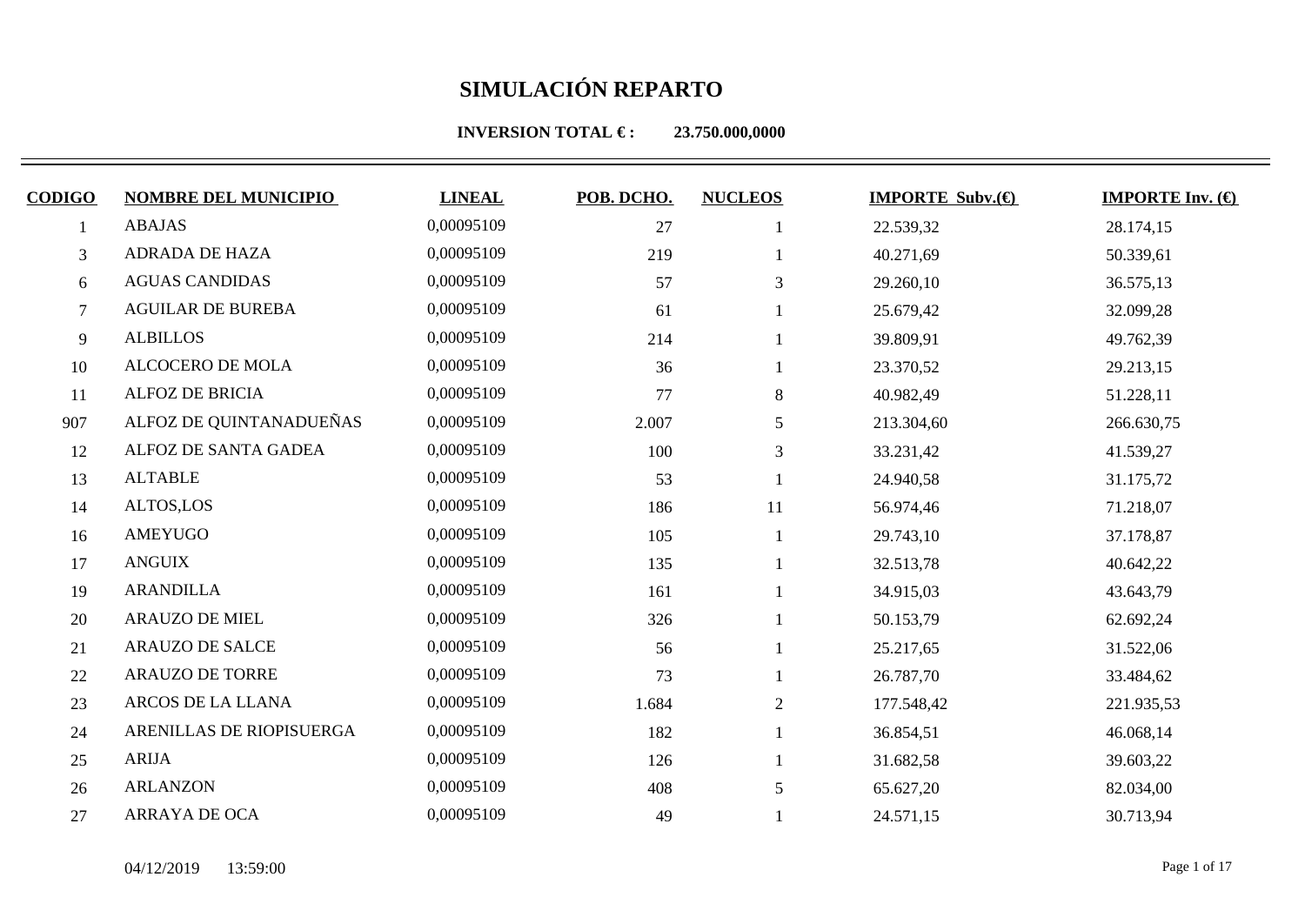| <b>CODIGO</b> | <b>NOMBRE DEL MUNICIPIO</b>   | <b>LINEAL</b> | POB. DCHO. | <b>NUCLEOS</b> | <b>IMPORTE Subv. <math>\bigoplus</math></b> | <b>IMPORTE Inv.</b> $(\bigoplus$ |
|---------------|-------------------------------|---------------|------------|----------------|---------------------------------------------|----------------------------------|
| 29            | <b>ATAPUERCA</b>              | 0,00095109    | 172        | $\overline{2}$ | 37.906,01                                   | 47.382,51                        |
| 30            | <b>AUSINES, LOS</b>           | 0,00095109    | 129        | $\overline{2}$ | 33.934,70                                   | 42.418,37                        |
| 32            | AVELLANOSA DE MUÑO            | 0,00095109    | 112        | $\overline{4}$ | 36.314,74                                   | 45.393,43                        |
| 33            | <b>BAHABON DE ESGUEVA</b>     | 0,00095109    | 73         |                | 26.787,70                                   | 33.484,62                        |
| 34            | <b>BALBASES,LOS</b>           | 0,00095109    | 311        |                | 48.768,45                                   | 60.960,56                        |
| 35            | <b>BAÑOS DE VALDEARADOS</b>   | 0,00095109    | 342        |                | 51.631,49                                   | 64.539,36                        |
| 36            | <b>BAÑUELOS DE BUREBA</b>     | 0,00095109    | 34         |                | 23.185,81                                   | 28.982,26                        |
| 37            | <b>BARBADILLO DE HERREROS</b> | 0,00095109    | 109        |                | 30.112,52                                   | 37.640,65                        |
| 38            | <b>BARBADILLO DEL MERCADO</b> | 0,00095109    | 143        |                | 33.252,62                                   | 41.565,78                        |
| 39            | <b>BARBADILLO DEL PEZ</b>     | 0,00095109    | 67         |                | 26.233,56                                   | 32.791,95                        |
| 41            | <b>BARRIO DE MUÑO</b>         | 0,00095109    | 33         |                | 23.093,46                                   | 28.866,82                        |
| 43            | <b>BARRIOS DE BUREBA,LOS</b>  | 0,00095109    | 194        | 5              | 45.862,99                                   | 57.328,74                        |
| 44            | <b>BARRIOS DE COLINA</b>      | 0,00095109    | 53         | 3              | 28.890,68                                   | 36.113,35                        |
| 45            | <b>BASCONCILLOS DEL TOZO</b>  | 0,00095109    | 285        | 12             | 68.092,76                                   | 85.115,95                        |
| 46            | <b>BASCUÑANA</b>              | 0,00095109    | 25         | $\overline{2}$ | 24.329,66                                   | 30.412,07                        |
| 47            | <b>BELBIMBRE</b>              | 0,00095109    | 67         |                | 26.233,56                                   | 32.791,95                        |
| 48            | <b>BELORADO</b>               | 0,00095109    | 1.816      | 4              | 193.689,53                                  | 242.111,91                       |
| 50            | <b>BERBERANA</b>              | 0,00095109    | 55         | $\overline{2}$ | 27.100,34                                   | 33.875,43                        |
| 51            | <b>BERLANGAS DE ROA</b>       | 0,00095109    | 184        |                | 37.039,22                                   | 46.299,03                        |
| 52            | <b>BERZOSA DE BUREBA</b>      | 0,00095109    | 29         |                | 22.724,03                                   | 28.405,04                        |
| 54            | <b>BOZOO</b>                  | 0,00095109    | 98         | 3              | 33.046,70                                   | 41.308,38                        |
| 55            | <b>BRAZACORTA</b>             | 0,00095109    | 55         |                | 25.125,29                                   | 31.406,61                        |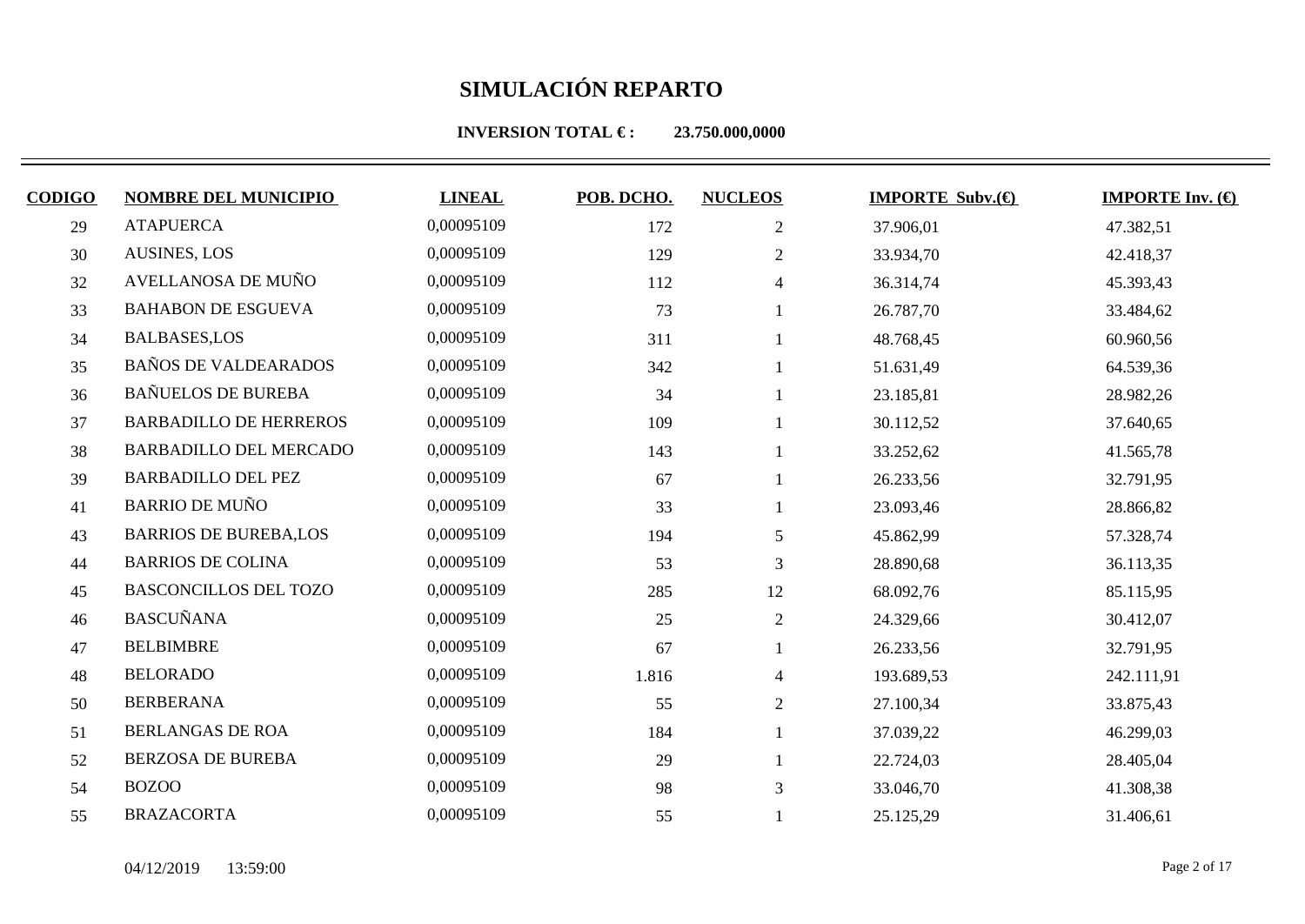| <b>CODIGO</b> | <b>NOMBRE DEL MUNICIPIO</b>    | <b>LINEAL</b> | POB. DCHO. | <b>NUCLEOS</b> | <b>IMPORTE Subv.</b> $\bigoplus$ | <b>IMPORTE Inv.</b> $(\theta)$ |
|---------------|--------------------------------|---------------|------------|----------------|----------------------------------|--------------------------------|
| 56            | <b>BRIVIESCA</b>               | 0,00095109    | 6.675      | 3              | 640.472,75                       | 800.590,94                     |
| 57            | <b>BUGEDO</b>                  | 0,00095109    | 173        |                | 36.023,31                        | 45.029,14                      |
| 58            | <b>BUNIEL</b>                  | 0,00095109    | 543        |                | 70.195,06                        | 87.743,83                      |
| 60            | <b>BUSTO DE BUREBA</b>         | 0,00095109    | 149        |                | 33.806,76                        | 42.258,45                      |
| 61            | CABAÑES DE ESGUEVA             | 0,00095109    | 169        |                | 35.653,89                        | 44.567,36                      |
| 62            | <b>CABEZON DE LA SIERRA</b>    | 0,00095109    | 53         |                | 24.940,58                        | 31.175,72                      |
| 64            | <b>CALERUEGA</b>               | 0,00095109    | 433        |                | 60.035,90                        | 75.044,87                      |
| 65            | <b>CAMPILLO DE ARANDA</b>      | 0,00095109    | 162        |                | 35.007,39                        | 43.759,24                      |
| 66            | <b>CAMPOLARA</b>               | 0,00095109    | 61         |                | 25.679,42                        | 32.099,28                      |
| 67            | CANICOSA DE LA SIERRA          | 0,00095109    | 470        |                | 63.453,07                        | 79.316,34                      |
| 68            | <b>CANTABRANA</b>              | 0,00095109    | 27         |                | 22.539,32                        | 28.174,15                      |
| 70            | CARAZO                         | 0,00095109    | 33         |                | 23.093,46                        | 28.866,82                      |
| 71            | <b>CARCEDO DE BUREBA</b>       | 0,00095109    | 44         | 3              | 28.059,48                        | 35.074,35                      |
| 72            | <b>CARCEDO DE BURGOS</b>       | 0,00095109    | 411        | 2              | 59.979,11                        | 74.973,89                      |
| 73            | CARDEÑADIJO                    | 0,00095109    | 1.313      |                | 141.309,26                       | 176.636,57                     |
| 74            | <b>CARDEÑAJIMENO</b>           | 0,00095109    | 1.101      | $\overline{2}$ | 123.704,82                       | 154.631,02                     |
| 75            | CARDEÑUELA RIOPICO             | 0,00095109    | 112        |                | 30.389,58                        | 37.986,98                      |
| 76            | <b>CARRIAS</b>                 | 0,00095109    | 25         |                | 22.354,61                        | 27.943,26                      |
| 77            | <b>CASCAJARES DE BUREBA</b>    | 0,00095109    | 33         |                | 23.093,46                        | 28.866,82                      |
| 78            | <b>CASCAJARES DE LA SIERRA</b> | 0,00095109    | 37         |                | 23.462,88                        | 29.328,60                      |
| 79            | CASTELLANOS DE CASTRO          | 0,00095109    | 50         |                | 24.663,51                        | 30.829,39                      |
| 83            | <b>CASTIL DE PEONES</b>        | 0,00095109    | 32         |                | 23.001,10                        | 28.751,37                      |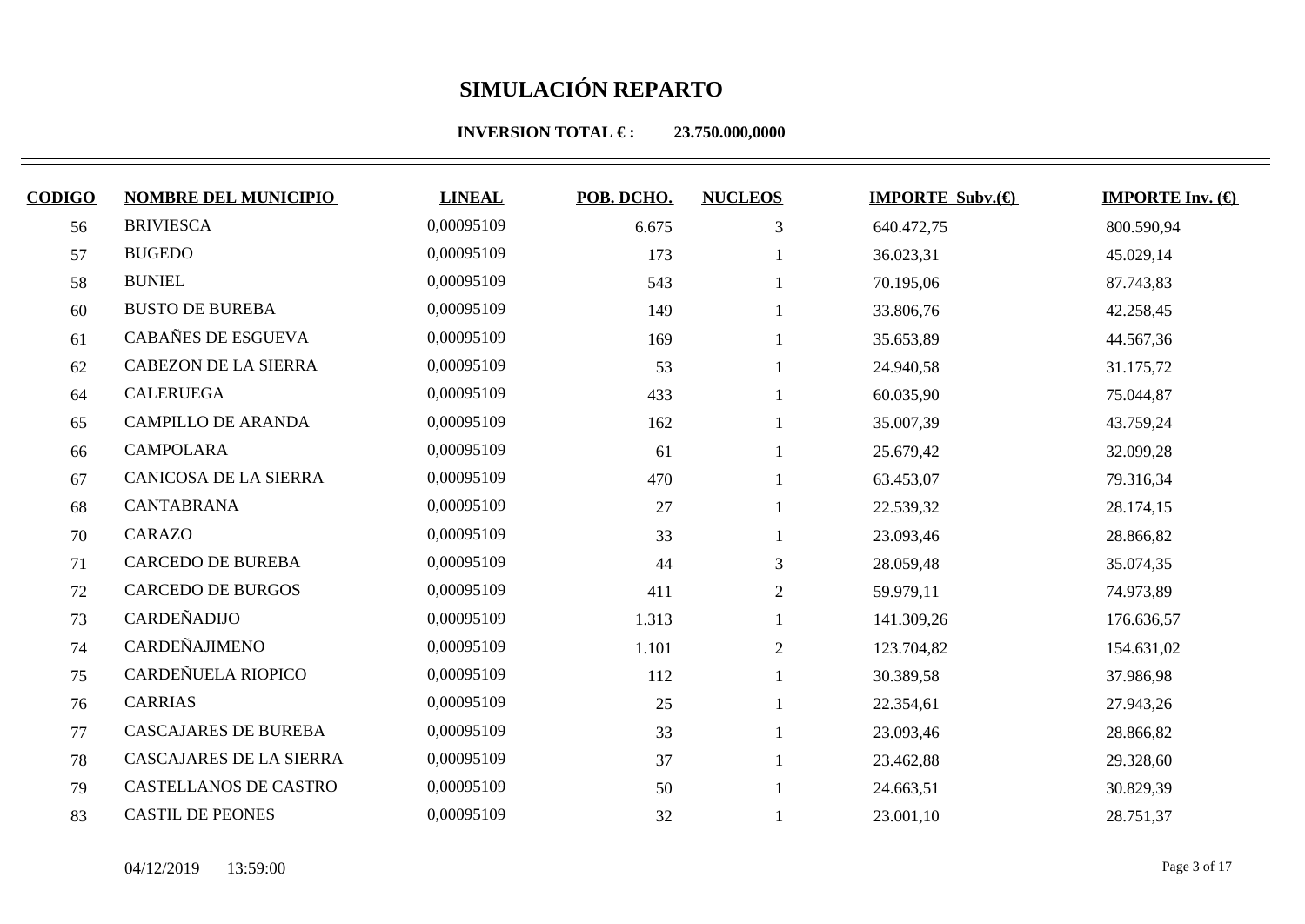**INVERSION TOTAL €: 23.750.000,0000** 

| <b>CODIGO</b> | <b>NOMBRE DEL MUNICIPIO</b>     | <b>LINEAL</b> | POB. DCHO. | <b>NUCLEOS</b> | <b>IMPORTE Subv.</b> $\bigoplus$ | <b>IMPORTE Inv.</b> $(\theta)$ |
|---------------|---------------------------------|---------------|------------|----------------|----------------------------------|--------------------------------|
| 82            | CASTILDELGADO                   | 0,00095109    | 36         |                | 23.370,52                        | 29.213,15                      |
| 84            | <b>CASTRILLO DE LA REINA</b>    | 0,00095109    | 185        |                | 37.131,58                        | 46.414,48                      |
| 85            | <b>CASTRILLO DE LA VEGA</b>     | 0,00095109    | 632        |                | 78.414,76                        | 98.018,45                      |
| 88            | CASTRILLO DE RIOPISUERGA        | 0,00095109    | 62         | $\overline{2}$ | 27.746,83                        | 34.683,54                      |
| 86            | CASTRILLO DEL VAL               | 0,00095109    | 792        |                | 93.191,74                        | 116.489,67                     |
| 90            | <b>CASTRILLO MOTA DE JUDIOS</b> | 0,00095109    | 52         |                | 24.848,22                        | 31.060,28                      |
| 91            | <b>CASTROJERIZ</b>              | 0,00095109    | 803        | $\overline{2}$ | 96.182,70                        | 120.228,38                     |
| 63            | <b>CAVIA</b>                    | 0,00095109    | 233        |                | 41.564,67                        | 51.955,84                      |
| 93            | <b>CAYUELA</b>                  | 0,00095109    | 177        | $\overline{2}$ | 38.367,78                        | 47.959,73                      |
| 94            | <b>CEBRECOS</b>                 | 0,00095109    | 54         |                | 25.032,94                        | 31.291,17                      |
| 95            | <b>CELADA DEL CAMINO</b>        | 0,00095109    | 115        |                | 30.666,66                        | 38.333,32                      |
| 98            | <b>CEREZO DE RIOTIRON</b>       | 0,00095109    | 575        |                | 73.150,46                        | 91.438,07                      |
| 100           | <b>CERRATON DE JUARROS</b>      | 0,00095109    | 57         | 2              | 27.285,06                        | 34.106,32                      |
| 101           | <b>CIADONCHA</b>                | 0,00095109    | 78         |                | 27.249,48                        | 34.061,85                      |
| 102           | <b>CILLAPERLATA</b>             | 0,00095109    | 33         |                | 23.093,46                        | 28.866,82                      |
| 103           | <b>CILLERUELO DE ABAJO</b>      | 0,00095109    | 224        |                | 40.733,47                        | 50.916,84                      |
| 104           | <b>CILLERUELO DE ARRIBA</b>     | 0,00095109    | 44         |                | 24.109,38                        | 30.136,72                      |
| 105           | <b>CIRUELOS DE CERVERA</b>      | 0,00095109    | 101        | $\mathbf{2}$   | 31.348,72                        | 39.185,90                      |
| 108           | COGOLLOS                        | 0,00095109    | 545        |                | 70.379,78                        | 87.974,72                      |
| 109           | CONDADO DE TREVIÑO              | 0,00095109    | 1.352      | 36             | 214.037,97                       | 267.547,46                     |
| 110           | <b>CONTRERAS</b>                | 0,00095109    | 80         |                | 27.434,19                        | 34.292,74                      |

112 CORUÑA DEL CONDE 0,00095109 112 1 30.389,58 37.986,98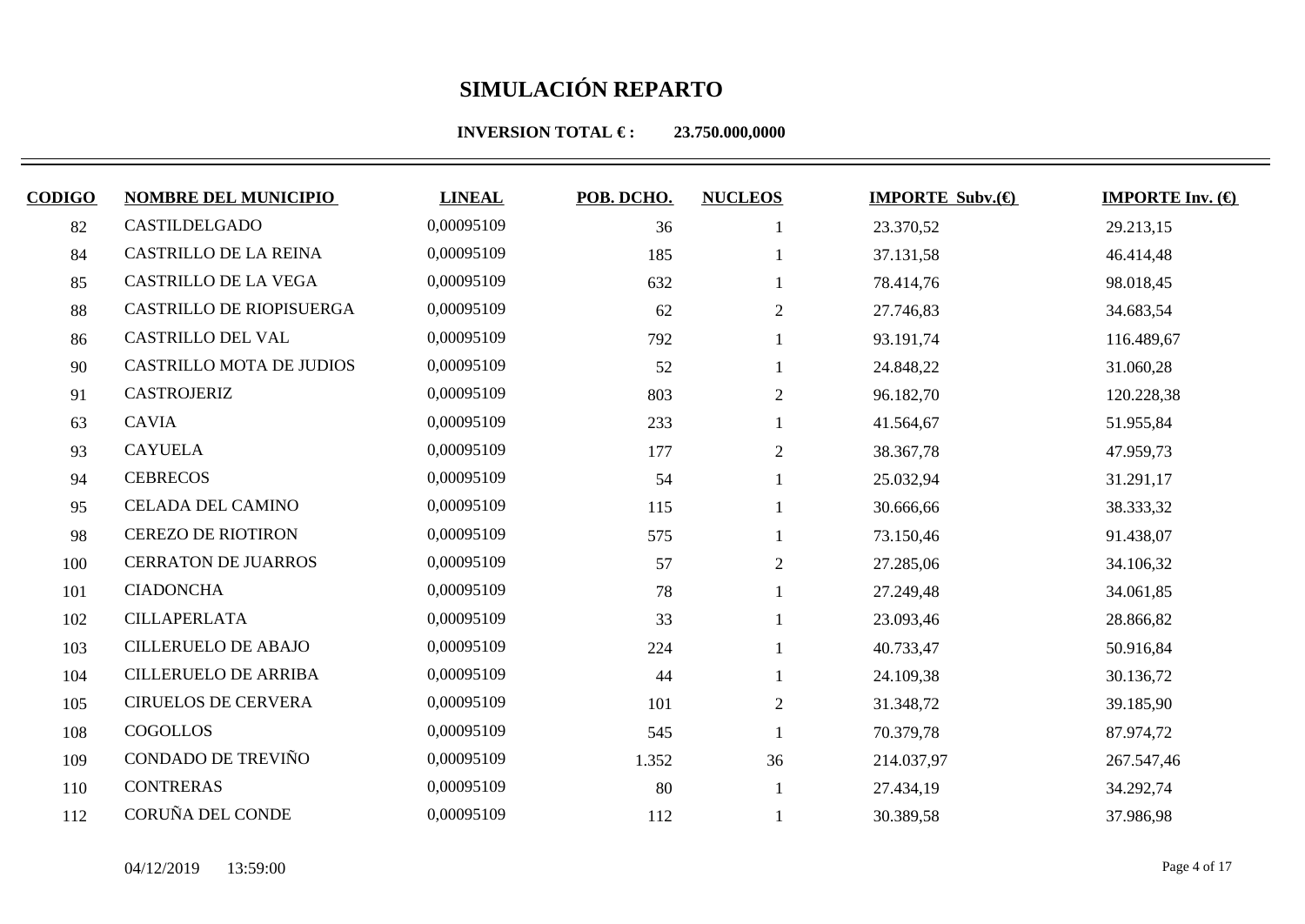**INVERSION TOTAL €: 23.750.000,0000** 

| <b>CODIGO</b> | <b>NOMBRE DEL MUNICIPIO</b>     | <b>LINEAL</b> | POB. DCHO. | <b>NUCLEOS</b> | <b>IMPORTE Subv. <math>\bigoplus</math></b> | <b>IMPORTE Inv.</b> $(\bigoplus$ |
|---------------|---------------------------------|---------------|------------|----------------|---------------------------------------------|----------------------------------|
| 113           | <b>COVARRUBIAS</b>              | 0,00095109    | 545        | $\overline{2}$ | 72.354,83                                   | 90.443,54                        |
| 114           | <b>CUBILLO DEL CAMPO</b>        | 0,00095109    | 95         |                | 28.819,54                                   | 36.024,42                        |
| 115           | <b>CUBO DE BUREBA</b>           | 0,00095109    | 98         |                | 29.096,60                                   | 36.370,75                        |
| 117           | <b>CUEVA DE ROA,LA</b>          | 0,00095109    | 85         |                | 27.895,98                                   | 34.869,97                        |
| 119           | <b>CUEVAS DE SAN CLEMENTE</b>   | 0,00095109    | 45         |                | 24.201,73                                   | 30.252,16                        |
| 120           | <b>ENCIO</b>                    | 0,00095109    | 42         | 3              | 27.874,77                                   | 34.843,46                        |
| 122           | <b>ESPINOSA DE CERVERA</b>      | 0,00095109    | 95         |                | 28.819,54                                   | 36.024,42                        |
| 124           | <b>ESPINOSA DE LOS MONTEROS</b> | 0,00095109    | 1.696      | 6              | 186.556,90                                  | 233.196,13                       |
| 123           | ESPINOSA DEL CAMINO             | 0,00095109    | 44         |                | 24.109,38                                   | 30.136,72                        |
| 125           | <b>ESTEPAR</b>                  | 0,00095109    | 608        | 11             | 95.948,73                                   | 119.935,91                       |
| 127           | <b>FONTIOSO</b>                 | 0,00095109    | 52         |                | 24.848,22                                   | 31.060,28                        |
| 128           | <b>FRANDOVINEZ</b>              | 0,00095109    | 84         |                | 27.803,62                                   | 34.754,52                        |
| 129           | FRESNEDA DE SIERRA TIRON        | 0,00095109    | 101        |                | 29.373,67                                   | 36.717,09                        |
| 130           | FRESNEÑA                        | 0,00095109    | 76         | $\overline{2}$ | 29.039,82                                   | 36.299,77                        |
| 131           | FRESNILLO DE LAS DUEÑAS         | 0,00095109    | 653        |                | 80.354,23                                   | 100.442,79                       |
| 132           | FRESNO DE RIOTIRON              | 0,00095109    | 181        |                | 36.762,16                                   | 45.952,70                        |
| 133           | <b>FRESNO DE RODILLA</b>        | 0,00095109    | 45         |                | 24.201,73                                   | 30.252,16                        |
| 134           | <b>FRIAS</b>                    | 0,00095109    | 254        |                | 43.504,15                                   | 54.380,19                        |

 FUENTEBUREBA 0,00095109 41 2 25.807,36 32.259,20 136 FUENTECEN 0,00095109 227 1 41.010,54 51.263,17 137 FUENTELCESPED 0,00095109 235 1 41.749,38 52.186,73 138 FUENTELISENDO 0,00095109 83 1 27.711,26 34.639,08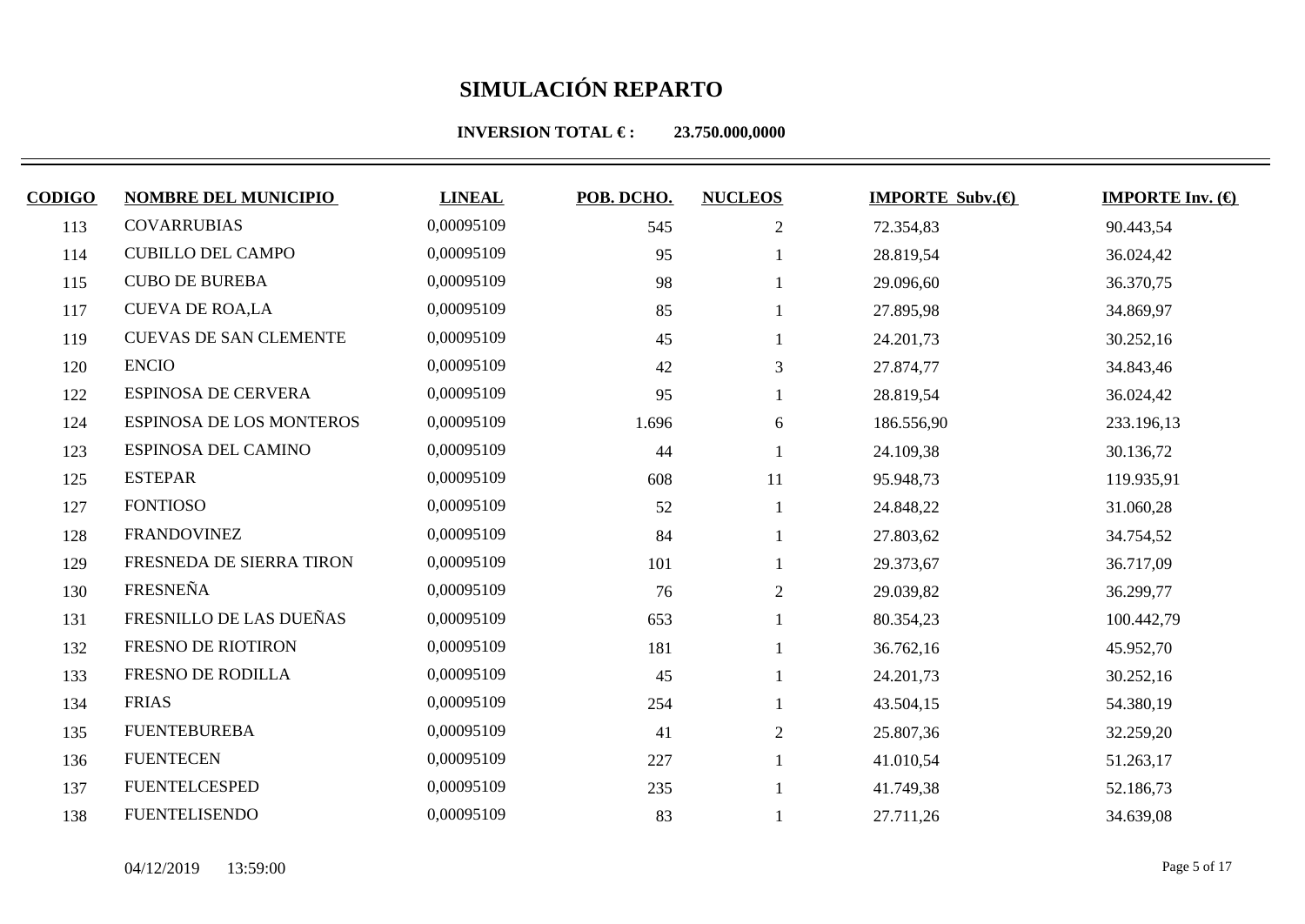| <b>CODIGO</b> | <b>NOMBRE DEL MUNICIPIO</b> | <b>LINEAL</b> | POB. DCHO. | <b>NUCLEOS</b> | <b>IMPORTE Subv.</b> $(\theta)$ | <b>IMPORTE Inv.</b> $(\bigoplus$ |
|---------------|-----------------------------|---------------|------------|----------------|---------------------------------|----------------------------------|
| 139           | <b>FUENTEMOLINOS</b>        | 0,00095109    | 107        |                | 29.927,81                       | 37.409,76                        |
| 140           | <b>FUENTENEBRO</b>          | 0,00095109    | 126        |                | 31.682,58                       | 39.603,22                        |
| 141           | <b>FUENTESPINA</b>          | 0,00095109    | 775        |                | 91.621,68                       | 114.527,10                       |
| 143           | <b>GALBARROS</b>            | 0,00095109    | 29         | $\overline{4}$ | 28.649,18                       | 35.811,48                        |
| 144           | GALLEGA,LA                  | 0,00095109    | 45         |                | 24.201,73                       | 30.252,16                        |
| 148           | <b>GRIJALBA</b>             | 0,00095109    | 100        |                | 29.281,31                       | 36.601,64                        |
| 149           | GRISALEÑA                   | 0,00095109    | 37         |                | 23.462,88                       | 29.328,60                        |
| 151           | <b>GUMIEL DE IZAN</b>       | 0,00095109    | 548        |                | 70.656,85                       | 88.321,06                        |
| 152           | <b>GUMIEL DEL MERCADO</b>   | 0,00095109    | 310        |                | 48.676,10                       | 60.845,12                        |
| 154           | <b>HACINAS</b>              | 0,00095109    | 155        |                | 34.360,90                       | 42.951,12                        |
| 155           | <b>HAZA</b>                 | 0,00095109    | 26         |                | 22.446,96                       | 28.058,70                        |

| 151 | <b>GUMIEL DE IZAN</b>     | 0,00095109 | 548 |                | 70.656,85 | 88.321,06  |
|-----|---------------------------|------------|-----|----------------|-----------|------------|
| 152 | <b>GUMIEL DEL MERCADO</b> | 0,00095109 | 310 |                | 48.676,10 | 60.845,12  |
| 154 | <b>HACINAS</b>            | 0,00095109 | 155 |                | 34.360,90 | 42.951,12  |
| 155 | HAZA                      | 0,00095109 | 26  |                | 22.446,96 | 28.058,70  |
| 159 | <b>HONTANAS</b>           | 0,00095109 | 69  |                | 26.418,27 | 33.022,84  |
| 160 | <b>HONTANGAS</b>          | 0,00095109 | 91  |                | 28.450,11 | 35.562,64  |
| 162 | HONTORIA DE LA CANTERA    | 0,00095109 | 156 |                | 34.453,26 | 43.066,57  |
| 164 | HONTORIA DE VALDEARADOS   | 0,00095109 | 180 |                | 36.669,80 | 45.837,25  |
| 163 | HONTORIA DEL PINAR        | 0,00095109 | 669 |                | 81.831,94 | 102.289,92 |
| 166 | HORMAZAS, LAS             | 0,00095109 | 105 |                | 29.743,10 | 37.178,87  |
| 167 | HORNILLOS DEL CAMINO      | 0,00095109 | 58  |                | 25.402,36 | 31.752,95  |
| 168 | HORRA, LA                 | 0,00095109 | 337 |                | 51.169,71 | 63.962,14  |
| 169 | HORTIGUELA                | 0,00095109 | 103 |                | 29.558,38 | 36.947,98  |
| 170 | <b>HOYALES DE ROA</b>     | 0,00095109 | 223 |                | 40.641,11 | 50.801,39  |
| 172 | <b>HUERMECES</b>          | 0,00095109 | 136 | $\overline{4}$ | 38.531,29 | 48.164,11  |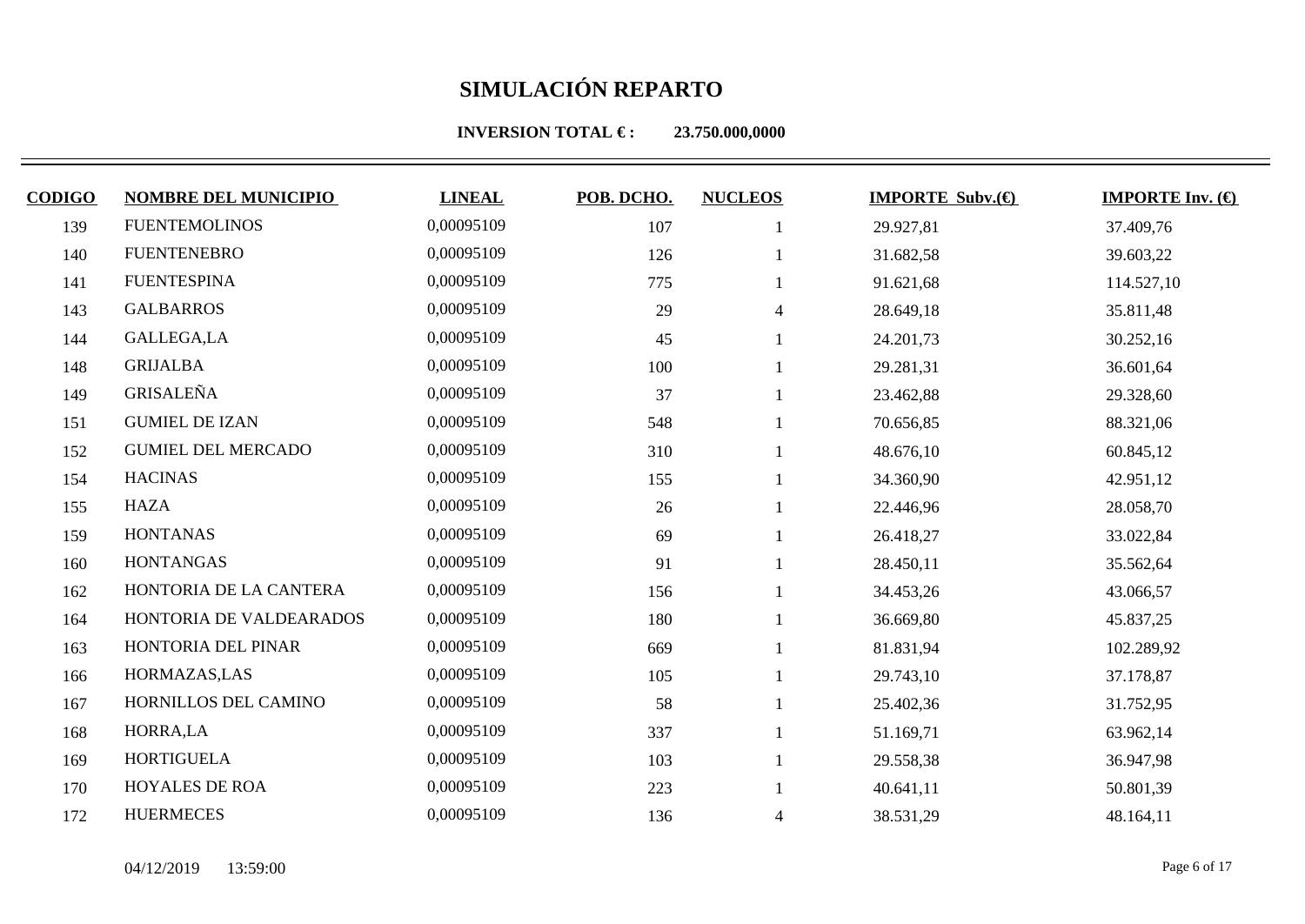| <b>CODIGO</b> | <b>NOMBRE DEL MUNICIPIO</b>      | <b>LINEAL</b> | POB. DCHO. | <b>NUCLEOS</b> | <b>IMPORTE Subv.</b> $\bigoplus$ | <b>IMPORTE Inv.</b> $(\bigoplus$ |
|---------------|----------------------------------|---------------|------------|----------------|----------------------------------|----------------------------------|
| 173           | HUERTA DE ARRIBA                 | 0,00095109    | 133        |                | 32.329,06                        | 40.411,33                        |
| 174           | <b>HUERTA DE REY</b>             | 0,00095109    | 932        | 4              | 112.046,74                       | 140.058,43                       |
| 175           | <b>HUMADA</b>                    | 0,00095109    | 121        | 8              | 45.046,15                        | 56.307,69                        |
| 176           | <b>HURONES</b>                   | 0,00095109    | 62         |                | 25.771,78                        | 32.214,73                        |
| 177           | <b>IBEAS DE JUARROS</b>          | 0,00095109    | 1.405      | 9              | 165.606,43                       | 207.008,04                       |
| 178           | <b>IBRILLOS</b>                  | 0,00095109    | 45         |                | 24.201,73                        | 30.252,16                        |
| 179           | <b>IGLESIARRUBIA</b>             | 0,00095109    | 41         |                | 23.832,30                        | 29.790,38                        |
| 180           | <b>IGLESIAS</b>                  | 0,00095109    | 137        |                | 32.698,49                        | 40.873,11                        |
| 181           | <b>ISAR</b>                      | 0,00095109    | 307        | 4              | 54.324,18                        | 67.905,23                        |
| 182           | <b>ITERO DEL CASTILLO</b>        | 0,00095109    | 78         |                | 27.249,48                        | 34.061,85                        |
| 183           | JARAMILLO DE LA FUENTE           | 0,00095109    | 49         |                | 24.571,15                        | 30.713,94                        |
| 184           | <b>JARAMILLO QUEMADO</b>         | 0,00095109    | $\,8\,$    |                | 20.784,55                        | 25.980,69                        |
| 189           | <b>JUNTA DE TRASLALOMA</b>       | 0,00095109    | 131        | 9              | 47.944,77                        | 59.930,96                        |
| 190           | JUNTA DE VILLALBA DE LOSA        | 0,00095109    | 86         |                | 27.988,33                        | 34.985,41                        |
| 191           | <b>JURISDICCION DE LARA</b>      | 0,00095109    | 33         | 3              | 27.043,56                        | 33.804,45                        |
| 192           | <b>JURISDICCION SAN ZADORNIL</b> | 0,00095109    | 55         | $\overline{2}$ | 27.100,34                        | 33.875,43                        |
| 194           | <b>LERMA</b>                     | 0,00095109    | 2.560      | $\overline{7}$ | 268.327,62                       | 335.409,53                       |
| 195           | <b>LLANO DE BUREBA</b>           | 0,00095109    | 60         |                | 25.587,07                        | 31.983,84                        |
| 196           | MADRIGAL DEL MONTE               | 0,00095109    | 147        | $\overline{2}$ | 35.597,10                        | 44.496,38                        |
| 197           | MADRIGALEJO DEL MONTE            | 0,00095109    | 168        | $\overline{2}$ | 37.536,58                        | 46.920,73                        |
| 198           | <b>MAHAMUD</b>                   | 0,00095109    | 112        |                | 30.389,58                        | 37.986,98                        |
| 199           | MAMBRILLA DE CASTREJON           | 0,00095109    | 100        |                | 29.281,31                        | 36.601,64                        |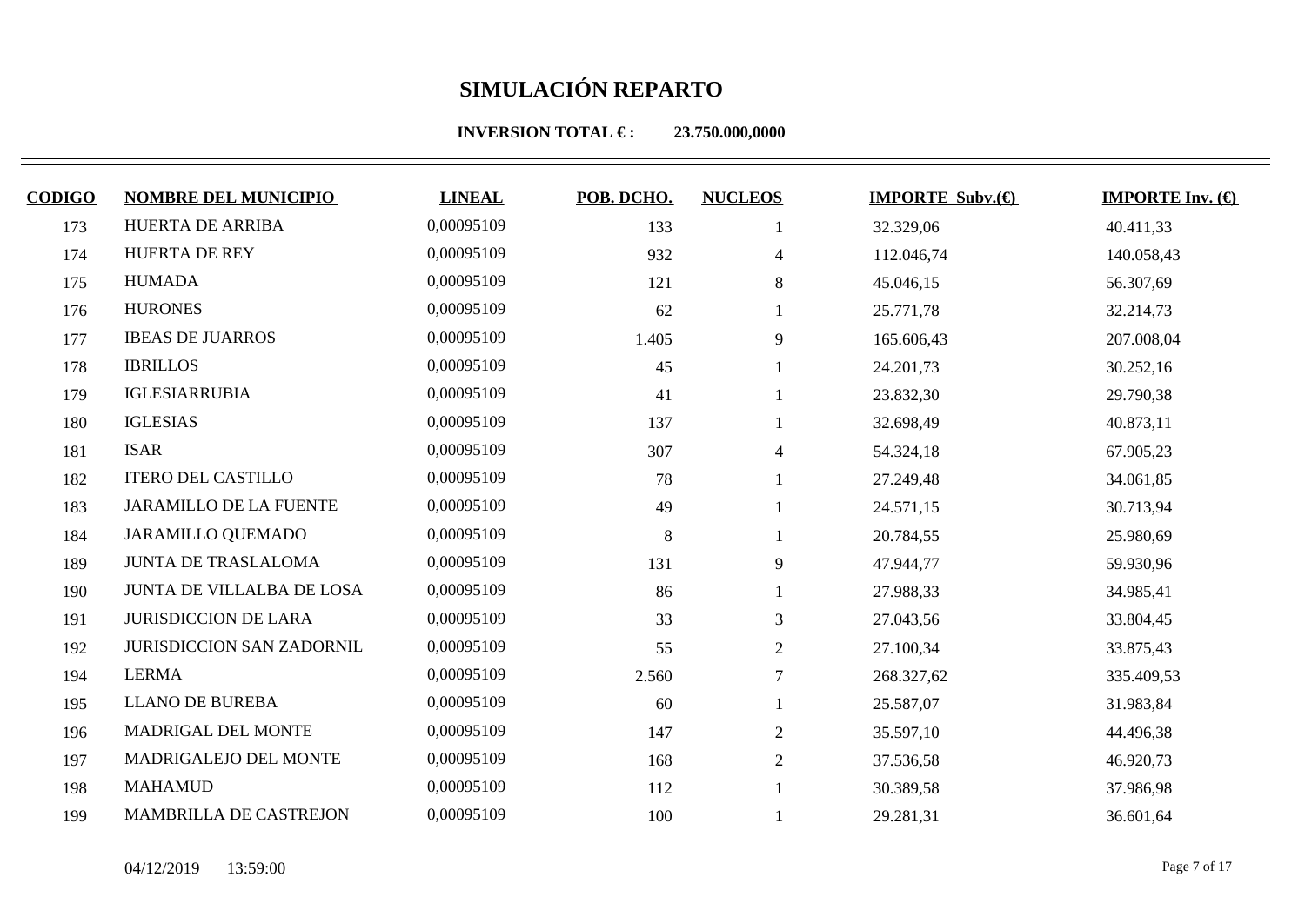| <b>CODIGO</b> | <b>NOMBRE DEL MUNICIPIO</b> | <b>LINEAL</b> | POB. DCHO. | <b>NUCLEOS</b> | <b>IMPORTE Subv. <math>\bigoplus</math></b> | <b>IMPORTE Inv.</b> $(\bigoplus$ |
|---------------|-----------------------------|---------------|------------|----------------|---------------------------------------------|----------------------------------|
| 200           | MAMBRILLAS DE LARA          | 0,00095109    | 52         | 3              | 28.798,33                                   | 35.997,91                        |
| 201           | <b>MAMOLAR</b>              | 0,00095109    | 29         |                | 22.724,03                                   | 28.405,04                        |
| 202           | <b>MANCILES</b>             | 0,00095109    | 22         |                | 22.077,54                                   | 27.596,92                        |
| 206           | <b>MAZUELA</b>              | 0,00095109    | 56         |                | 25.217,65                                   | 31.522,06                        |
| 208           | <b>MECERREYES</b>           | 0,00095109    | 211        |                | 39.532,84                                   | 49.416,05                        |
| 209           | <b>MEDINA DE POMAR</b>      | 0,00095109    | 5.816      | 20             | 594.714,75                                  | 743.393,44                       |
| 211           | MELGAR DE FERNAMENTAL       | 0,00095109    | 1.611      | 3              | 172.781,48                                  | 215.976,85                       |
| 213           | MERINDAD DE CUESTA URRIA    | 0,00095109    | 313        | 12             | 70.678,74                                   | 88.348,42                        |
| 214           | MERINDAD DE MONTIJA         | 0,00095109    | 733        | 15             | 115.393,45                                  | 144.241,81                       |
| 906           | MERINDAD DE RIO UBIERNA     | 0,00095109    | 1.443      | 16             | 182.941,33                                  | 228.676,66                       |
| 215           | MERINDAD DE SOTOSCUEVA      | 0,00095109    | 402        | 22             | 98.648,94                                   | 123.311,18                       |
| 216           | MERINDAD DE VALDEPORRES     | 0,00095109    | 429        | 14             | 85.342,14                                   | 106.677,68                       |
| 217           | MERINDAD DE VALDIVIELSO     | 0,00095109    | 386        | 13             | 79.395,78                                   | 99.244,73                        |
| 218           | <b>MILAGROS</b>             | 0,00095109    | 451        |                | 61.698,30                                   | 77.122,88                        |
| 220           | <b>MIRAVECHE</b>            | 0,00095109    | 71         |                | 26.602,98                                   | 33.253,73                        |
| 221           | MODUBAR DE LA EMPAREDADA    | 0,00095109    | 669        |                | 81.831,94                                   | 102.289,92                       |
| 223           | MONASTERIO DE LA SIERRA     | 0,00095109    | 44         |                | 24.109,38                                   | 30.136,72                        |
| 224           | MONASTERIO DE RODILLA       | 0,00095109    | 164        |                | 35.192,10                                   | 43.990,13                        |
| 225           | MONCALVILLO DE LA SIERRA    | 0,00095109    | 87         |                | 28.080,69                                   | 35.100,86                        |
| 226           | MONTERRUBIO DE DEMANDA      | 0,00095109    | 59         |                | 25.494,71                                   | 31.868,39                        |
| 227           | <b>MONTORIO</b>             | 0,00095109    | 148        |                | 33.714,41                                   | 42.143,01                        |
| 228           | <b>MORADILLO DE ROA</b>     | 0,00095109    | 172        |                | 35.930,95                                   | 44.913,69                        |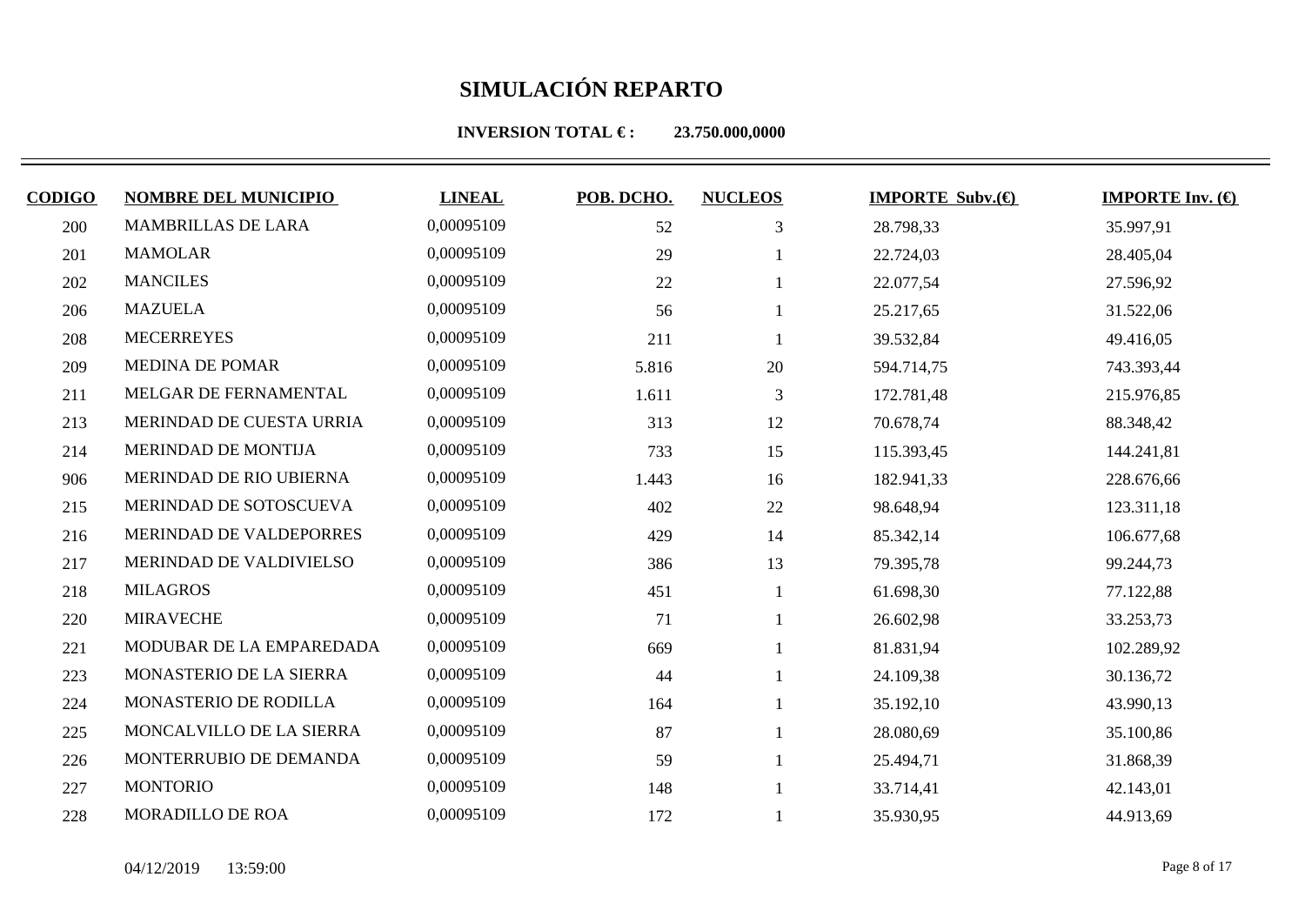**INVERSION TOTAL €: 23.750.000,0000** 

| <b>CODIGO</b> | <b>NOMBRE DEL MUNICIPIO</b> | <b>LINEAL</b> | POB. DCHO. | <b>NUCLEOS</b> | <b>IMPORTE Subv. <math>\bigoplus</math></b> | <b>IMPORTE Inv.</b> $(\theta)$ |
|---------------|-----------------------------|---------------|------------|----------------|---------------------------------------------|--------------------------------|
| 229           | <b>NAVA DE ROA</b>          | 0,00095109    | 224        |                | 40.733,47                                   | 50.916,84                      |
| 230           | <b>NAVAS DE BUREBA</b>      | 0,00095109    | 35         |                | 23.278,17                                   | 29.097,71                      |
| 231           | <b>NEBREDA</b>              | 0,00095109    | 65         |                | 26.048,85                                   | 32.561,06                      |
| 232           | <b>NEILA</b>                | 0,00095109    | 158        |                | 34.637,97                                   | 43.297,46                      |
| 235           | OLMEDILLO DE ROA            | 0,00095109    | 189        |                | 37.501,01                                   | 46.876,26                      |
| 236           | <b>OLMILLOS DE MUÑO</b>     | 0,00095109    | 37         |                | 23.462,88                                   | 29.328,60                      |
| 238           | <b>OÑA</b>                  | 0,00095109    | 1.024      | 14             | 140.294,02                                  | 175.367,53                     |
| 239           | <b>OQUILLAS</b>             | 0,00095109    | 55         |                | 25.125,29                                   | 31.406,61                      |
| 241           | ORBANEJA RIOPICO            | 0,00095109    | 328        | $\overline{2}$ | 52.313,55                                   | 65.391,94                      |
| 242           | PADILLA DE ABAJO            | 0,00095109    | 78         |                | 27.249,48                                   | 34.061,85                      |
| 243           | PADILLA DE ARRIBA           | 0,00095109    | 77         |                | 27.157,12                                   | 33.946,40                      |
| 244           | PADRONES DE BUREBA          | 0,00095109    | 50         |                | 24.663,51                                   | 30.829,39                      |
| 246           | PALACIOS DE LA SIERRA       | 0,00095109    | 721        |                | 86.634,45                                   | 108.293,06                     |
| 247           | PALACIOS DE RIOPISUERGA     | 0,00095109    | 24         |                | 22.262,25                                   | 27.827,81                      |
| 248           | PALAZUELOS DE LA SIERRA     | 0,00095109    | 82         |                | 27.618,90                                   | 34.523,63                      |
| 249           | PALAZUELOS DE MUÑO          | 0,00095109    | 52         |                | 24.848,22                                   | 31.060,28                      |
| 250           | <b>PAMPLIEGA</b>            | 0,00095109    | 282        |                | 46.090,12                                   | 57.612,65                      |
|               |                             |               |            |                |                                             |                                |

251 PANCORBO 0,00095109 436 1 60.312,96 75.391,20 253 PARDILLA 0,00095109 117 1 30.851,37 38.564,21

255 PARTIDO SIERRA TOBALINA 0,00095109 90 3 32.307,86 40.384,82 256 PEDROSA DE DUERO 0,00095109 438 5 68.397,88 85.497,35 259 PEDROSA DE RIO URBEL 0,00095109 251 3 47.177,19 58.971,49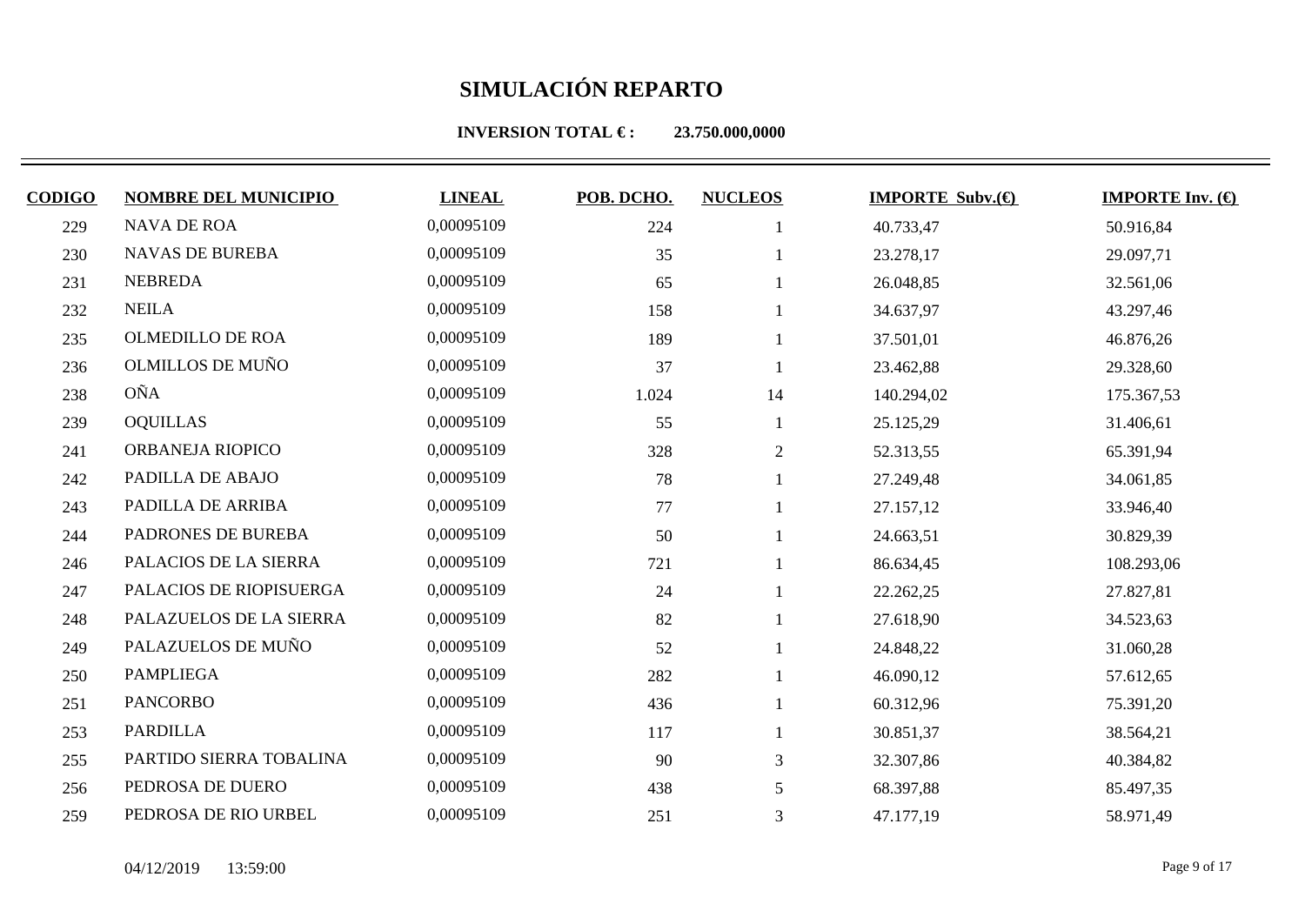**INVERSION TOTAL €: 23.750.000,0000** 

| <b>CODIGO</b> | <b>NOMBRE DEL MUNICIPIO</b> | <b>LINEAL</b> | POB. DCHO. | <b>NUCLEOS</b> | <b>IMPORTE Subv.</b> $(\bigoplus$ | <b>IMPORTE Inv.</b> $(\bigoplus$ |
|---------------|-----------------------------|---------------|------------|----------------|-----------------------------------|----------------------------------|
| 257           | PEDROSA DEL PARAMO          | 0,00095109    | 94         |                | 28.727,18                         | 35.908,97                        |
| 258           | PEDROSA DEL PRINCIPE        | 0,00095109    | 174        |                | 36.115,66                         | 45.144,58                        |
| 261           | PEÑARANDA DE DUERO          | 0,00095109    | 527        |                | 68.717,37                         | 85.896,71                        |
| 262           | PERAL DE ARLANZA            | 0,00095109    | 167        |                | 35.469,18                         | 44.336,47                        |
| 265           | <b>PIERNIGAS</b>            | 0,00095109    | 38         |                | 23.555,23                         | 29.444,04                        |
| 266           | PINEDA DE LA SIERRA         | 0,00095109    | 103        |                | 29.558,38                         | 36.947,98                        |
| 267           | PINEDA TRASMONTE            | 0,00095109    | 111        |                | 30.297,23                         | 37.871,54                        |
| 268           | PINILLA DE LOS BARRUECOS    | 0,00095109    | 111        |                | 30.297,23                         | 37.871,54                        |
| 269           | PINILLA DE LOS MOROS        | 0,00095109    | 36         | $\overline{2}$ | 25.345,58                         | 31.681,97                        |
| 270           | PINILLA TRASMONTE           | 0,00095109    | 167        |                | 35.469,18                         | 44.336,47                        |
| 272           | POZA DE LA SAL              | 0,00095109    | 294        | 3              | 51.148,50                         | 63.935,63                        |
| 273           | PRADANOS DE BUREBA          | 0,00095109    | 53         |                | 24.940,58                         | 31.175,72                        |
| 274           | PRADOLUENGO                 | 0,00095109    | 1.169      | 2              | 129.985,03                        | 162.481,29                       |
| 275           | <b>PRESENCIO</b>            | 0,00095109    | 179        |                | 36.577,45                         | 45.721,81                        |
| 276           | PUEBLA DE ARGANZON,LA       | 0,00095109    | 495        |                | 65.761,98                         | 82.202,47                        |
| 277           | <b>PUENTEDURA</b>           | 0,00095109    | 115        |                | 30.666,66                         | 38.333,32                        |
| 279           | <b>QUEMADA</b>              | 0,00095109    | 238        |                | 42.026,46                         | 52.533,07                        |
| 281           | <b>QUINTANA DEL PIDIO</b>   | 0,00095109    | 154        |                | 34.268,54                         | 42.835,68                        |
| 280           | <b>QUINTANABUREBA</b>       | 0,00095109    | 24         |                | 22.262,25                         | 27.827,81                        |
| 283           | <b>QUINTANAELEZ</b>         | 0,00095109    | 46         | 2              | 26.269,14                         | 32.836,42                        |

287 QUINTANAORTUÑO 0,00095109 267 1 44.704,78 55.880,98 288 QUINTANAPALLA 0,00095109 111 1 30.297,23 37.871,54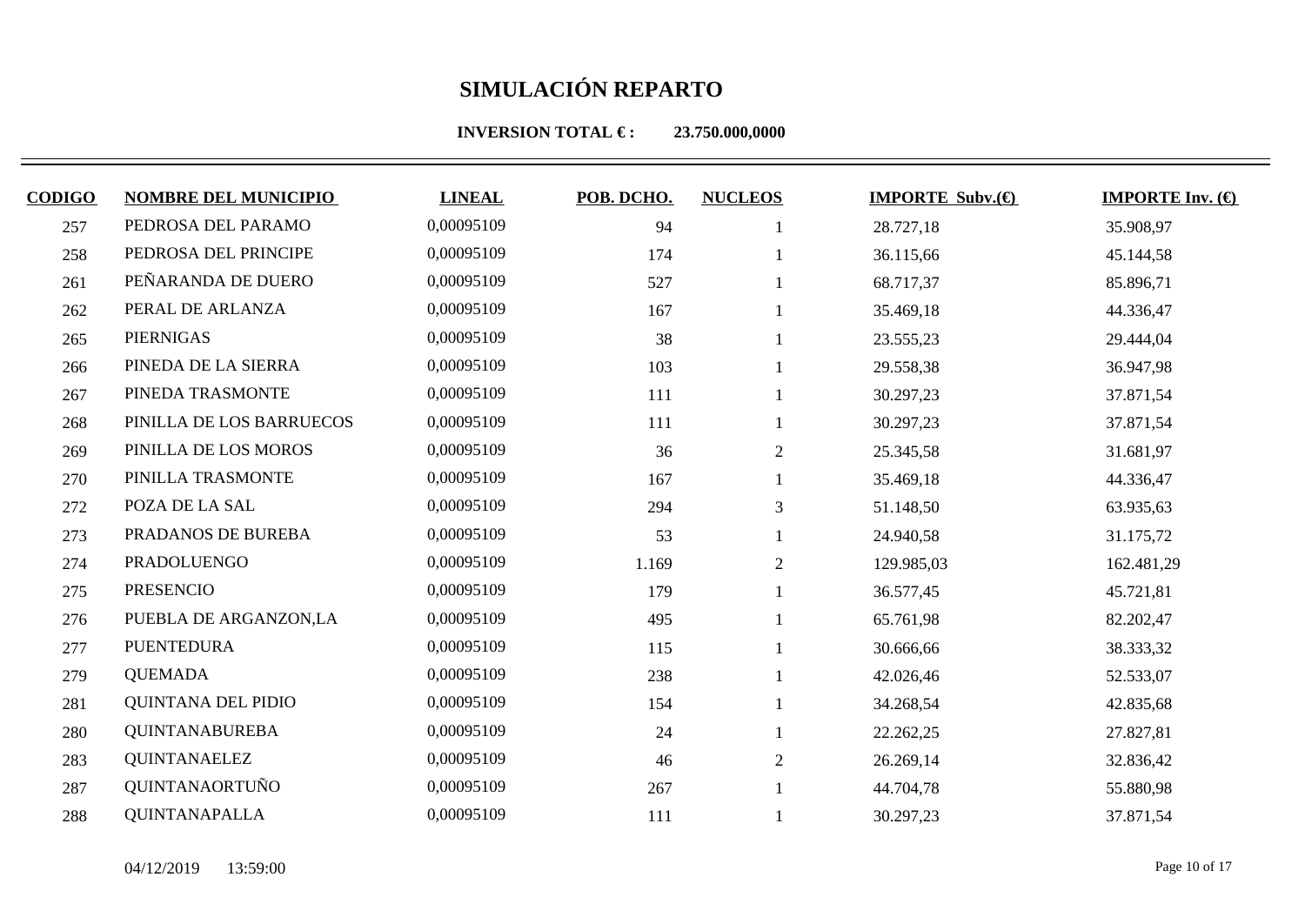| <b>CODIGO</b> | <b>NOMBRE DEL MUNICIPIO</b>   | <b>LINEAL</b> | POB. DCHO. | <b>NUCLEOS</b> | <b>IMPORTE Subv. <math>\bigoplus</math></b> | <b>IMPORTE Inv.</b> $(\bigoplus$ |
|---------------|-------------------------------|---------------|------------|----------------|---------------------------------------------|----------------------------------|
| 289           | QUINTANAR DE LA SIERRA        | 0,00095109    | 1.690      |                | 176.127,50                                  | 220.159,38                       |
| 292           | <b>QUINTANAVIDES</b>          | 0,00095109    | 79         |                | 27.341,83                                   | 34.177,29                        |
| 901           | QUINTANILLA AGUA TORDUELE     | 0,00095109    | 383        |                | 55.418,09                                   | 69.272,61                        |
| 294           | QUINTANILLA DE LA MATA        | 0,00095109    | 114        |                | 30.574,30                                   | 38.217,87                        |
| 295           | QUINTANILLA DEL COCO          | 0,00095109    | 57         | 2              | 27.285,06                                   | 34.106,32                        |
| 298           | <b>QUINTANILLA SAN GARCIA</b> | 0,00095109    | 87         |                | 28.080,69                                   | 35.100,86                        |
| 301           | <b>QUINTANILLA VIVAR</b>      | 0,00095109    | 803        | 2              | 96.182,70                                   | 120.228,38                       |
| 297           | <b>QUINTANILLAS, LAS</b>      | 0,00095109    | 376        |                | 54.771,60                                   | 68.464,50                        |
| 302           | RABANERA DEL PINAR            | 0,00095109    | 108        |                | 30.020,16                                   | 37.525,20                        |
| 303           | <b>RABANOS</b>                | 0,00095109    | 83         | 3              | 31.661,37                                   | 39.576,71                        |
| 304           | RABE DE LAS CALZADAS          | 0,00095109    | 208        |                | 39.255,78                                   | 49.069,72                        |
| 306           | REBOLLEDO DE LA TORRE         | 0,00095109    | 112        | 5              | 38.289,79                                   | 47.862,24                        |
| 307           | REDECILLA DEL CAMINO          | 0,00095109    | 115        |                | 30.666,66                                   | 38.333,32                        |
| 308           | REDECILLA DEL CAMPO           | 0,00095109    | 68         | $\mathfrak{Z}$ | 30.276,02                                   | 37.845,03                        |
| 309           | REGUMIEL DE LA SIERRA         | 0,00095109    | 349        |                | 52.277,98                                   | 65.347,48                        |
| 310           | <b>REINOSO</b>                | 0,00095109    | 11         |                | 21.061,62                                   | 26.327,03                        |
| 311           | <b>RETUERTA</b>               | 0,00095109    | 59         |                | 25.494,71                                   | 31.868,39                        |
| 314           | REVILLA DEL CAMPO             | 0,00095109    | 94         | $\overline{2}$ | 30.702,23                                   | 38.377,79                        |
| 316           | REVILLA VALLEJERA             | 0,00095109    | 115        | $\overline{2}$ | 32.641,70                                   | 40.802,13                        |
| 312           | <b>REVILLA,LA</b>             | 0,00095109    | 107        |                | 29.927,81                                   | 37.409,76                        |
| 315           | REVILLARRUZ                   | 0,00095109    | 523        | 3              | 72.298,05                                   | 90.372,56                        |
| 317           | <b>REZMONDO</b>               | 0,00095109    | 19         |                | 21.800,47                                   | 27.250,59                        |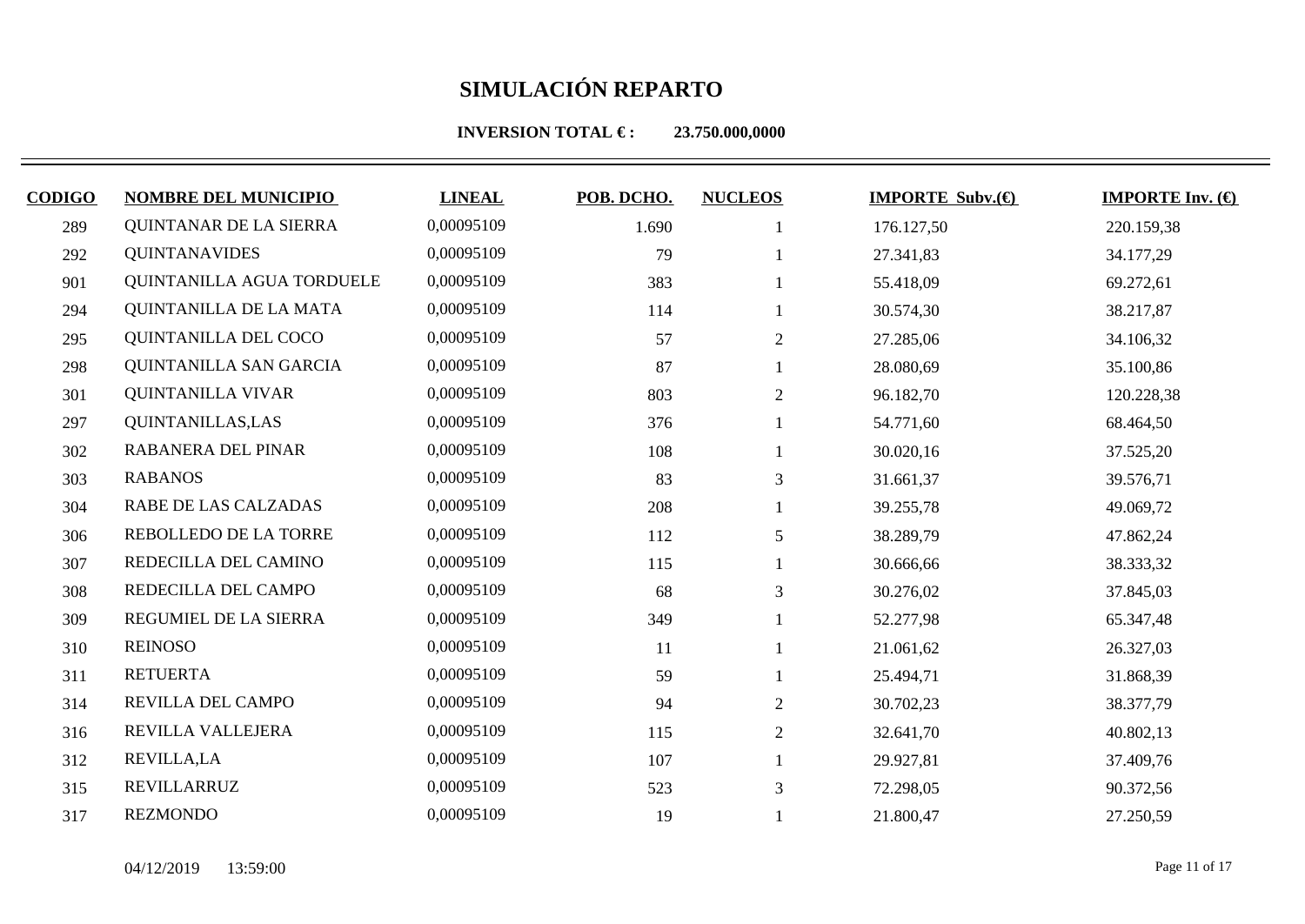| <b>CODIGO</b> | <b>NOMBRE DEL MUNICIPIO</b>  | <b>LINEAL</b> | POB. DCHO. | <b>NUCLEOS</b> | <b>IMPORTE Subv. <math>\bigoplus</math></b> | <b>IMPORTE Inv.</b> $(\bigoplus$ |
|---------------|------------------------------|---------------|------------|----------------|---------------------------------------------|----------------------------------|
| 318           | RIOCAVADO DE LA SIERRA       | 0,00095109    | 60         |                | 25.587,07                                   | 31.983,84                        |
| 321           | <b>ROA</b>                   | 0,00095109    | 2.185      |                | 221.843,78                                  | 277.304,72                       |
| 323           | <b>ROJAS</b>                 | 0,00095109    | 65         | 2              | 28.023,90                                   | 35.029,88                        |
| 325           | ROYUELA DE RIO FRANCO        | 0,00095109    | 193        | 2              | 39.845,48                                   | 49.806,85                        |
| 326           | <b>RUBENA</b>                | 0,00095109    | 183        |                | 36.946,87                                   | 46.183,59                        |
| 327           | <b>RUBLACEDO DE ABAJO</b>    | 0,00095109    | 36         | 2              | 25.345,58                                   | 31.681,97                        |
| 328           | <b>RUCANDIO</b>              | 0,00095109    | 65         | 6              | 35.924,11                                   | 44.905,14                        |
| 329           | <b>SALAS DE BUREBA</b>       | 0,00095109    | 131        |                | 32.144,35                                   | 40.180,44                        |
| 330           | <b>SALAS DE LOS INFANTES</b> | 0,00095109    | 1.955      | $\overline{2}$ | 202.576,93                                  | 253.221,16                       |
| 332           | SALDAÑA DE BURGOS            | 0,00095109    | 169        |                | 35.653,89                                   | 44.567,36                        |
| 334           | <b>SALINILLAS DE BUREBA</b>  | 0,00095109    | 51         | 3              | 28.705,97                                   | 35.882,46                        |
| 335           | SAN ADRIAN DE JUARROS        | 0,00095109    | 88         |                | 28.173,04                                   | 35.216,30                        |
| 337           | SAN JUAN DEL MONTE           | 0,00095109    | 142        |                | 33.160,27                                   | 41.450,34                        |
| 338           | <b>SAN MAMES DE BURGOS</b>   | 0,00095109    | 298        | $\overline{2}$ | 49.542,87                                   | 61.928,59                        |
| 339           | SAN MARTIN DE RUBIALES       | 0,00095109    | 141        |                | 33.067,91                                   | 41.334,89                        |
| 340           | <b>SAN MILLAN DE LARA</b>    | 0,00095109    | 79         |                | 27.341,83                                   | 34.177,29                        |
| 360           | SAN VICENTE DEL VALLE        | 0,00095109    | 25         | 3              | 26.304,71                                   | 32.880,89                        |
| 343           | <b>SANTA CECILIA</b>         | 0,00095109    | 101        |                | 29.373,67                                   | 36.717,09                        |
| 345           | SANTA CRUZ DE LA SALCEDA     | 0,00095109    | 140        |                | 32.975,56                                   | 41.219,45                        |
| 346           | SANTA CRUZ VALLE URBION      | 0,00095109    | 99         |                | 29.188,96                                   | 36.486,20                        |
| 347           | SANTA GADEA DEL CID          | 0,00095109    | 145        |                | 33.437,34                                   | 41.796,67                        |
| 348           | <b>SANTA INES</b>            | 0,00095109    | 141        |                | 33.067,91                                   | 41.334,89                        |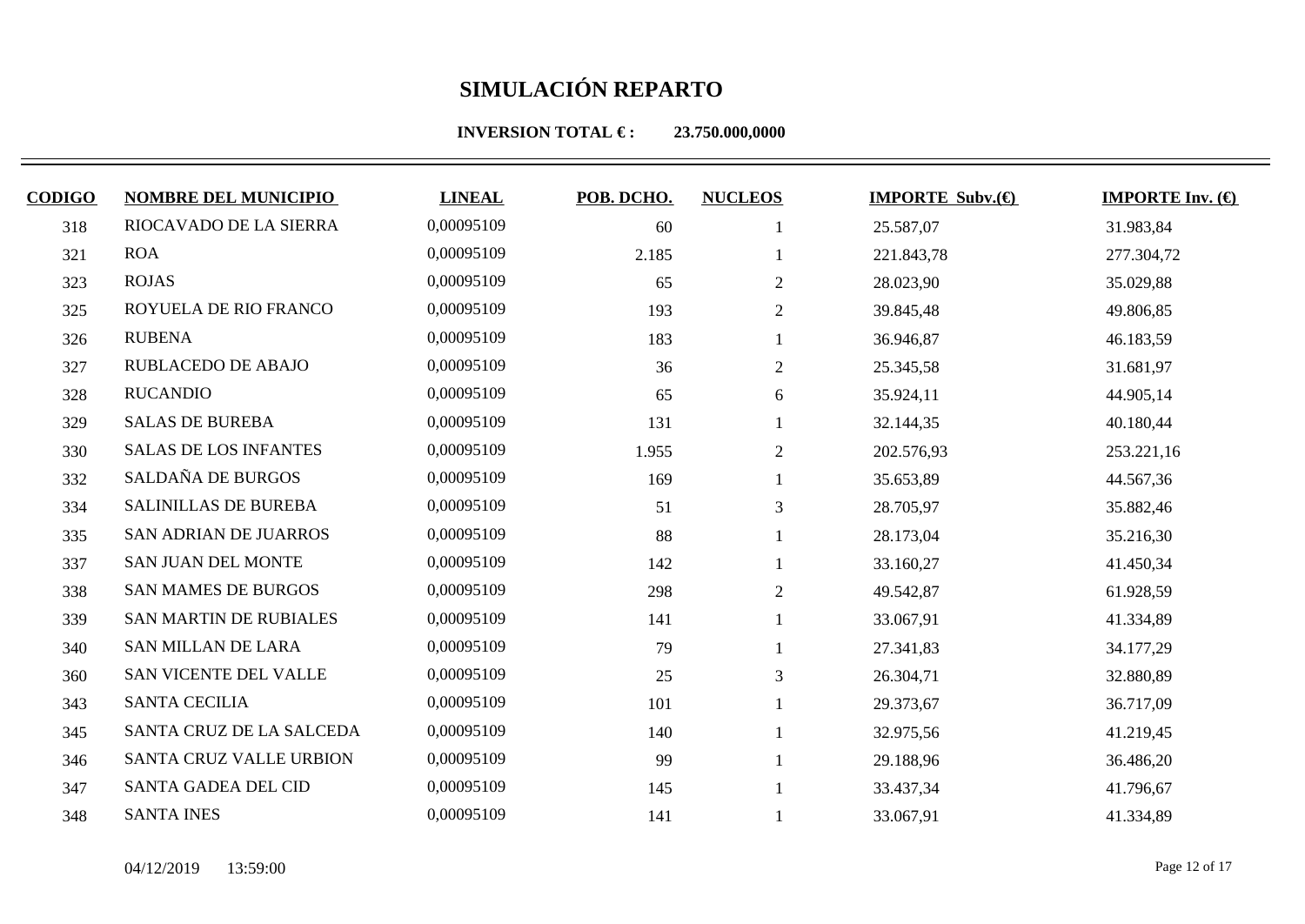| <b>CODIGO</b> | <b>NOMBRE DEL MUNICIPIO</b> | <b>LINEAL</b> | POB. DCHO. | <b>NUCLEOS</b> | <b>IMPORTE Subv. <math>\bigoplus</math></b> | <b>IMPORTE Inv.</b> $(\bigoplus$ |
|---------------|-----------------------------|---------------|------------|----------------|---------------------------------------------|----------------------------------|
| 350           | SANTA MARIA DEL CAMPO       | 0,00095109    | 537        |                | 69.640,93                                   | 87.051,16                        |
| 351           | SANTA MARIA DEL INVIERNO    | 0,00095109    | 62         | $\overline{2}$ | 27.746,83                                   | 34.683,54                        |
| 352           | SANTA MARIA MERCADILLO      | 0,00095109    | 104        |                | 29.650,74                                   | 37.063,42                        |
| 353           | SANTA MARIA RIBARREDONDA    | 0,00095109    | 91         |                | 28.450,11                                   | 35.562,64                        |
| 354           | SANTA OLALLA DE BUREBA      | 0,00095109    | 35         |                | 23.278,17                                   | 29.097,71                        |
| 355           | SANTIBAÑEZ DE ESGUEVA       | 0,00095109    | 85         |                | 27.895,98                                   | 34.869,97                        |
| 356           | SANTIBAÑEZ DEL VAL          | 0,00095109    | 45         | 2              | 26.176,78                                   | 32.720,98                        |
| 358           | SANTO DOMINGO DE SILOS      | 0,00095109    | 279        |                | 45.813,06                                   | 57.266,32                        |
| 361           | <b>SARGENTES DE LA LORA</b> | 0,00095109    | 114        | $\overline{4}$ | 36.499,46                                   | 45.624,32                        |
| 362           | <b>SARRACIN</b>             | 0,00095109    | 245        |                | 42.672,94                                   | 53.341,18                        |
| 363           | <b>SASAMON</b>              | 0,00095109    | 995        | $\overline{7}$ | 123.790,34                                  | 154.737,92                       |
| 365           | SEQUERA DE HAZA,LA          | 0,00095109    | 31         |                | 22.908,74                                   | 28.635,93                        |
| 366           | <b>SOLARANA</b>             | 0,00095109    | 77         |                | 27.157,12                                   | 33.946,40                        |
| 368           | <b>SORDILLOS</b>            | 0,00095109    | 23         | $2\,$          | 24.144,94                                   | 30.181,18                        |
| 369           | SOTILLO DE LA RIBERA        | 0,00095109    | 490        | $\overline{2}$ | 67.275,24                                   | 84.094,05                        |
| 372           | SOTRAGERO                   | 0,00095109    | 268        |                | 44.797,14                                   | 55.996,42                        |
| 373           | SOTRESGUDO                  | 0,00095109    | 448        | 10             | 79.196,70                                   | 98.995,88                        |
| 374           | <b>SUSINOS DEL PARAMO</b>   | 0,00095109    | 103        |                | 29.558,38                                   | 36.947,98                        |
| 375           | <b>TAMARON</b>              | 0,00095109    | 38         |                | 23.555,23                                   | 29.444,04                        |
| 377           | <b>TARDAJOS</b>             | 0,00095109    | 782        |                | 92.268,17                                   | 115.335,21                       |
| 378           | <b>TEJADA</b>               | 0,00095109    | 29         |                | 22.724,03                                   | 28.405,04                        |
| 380           | TERRADILLOS DE ESGUEVA      | 0,00095109    | 80         |                | 27.434,19                                   | 34.292,74                        |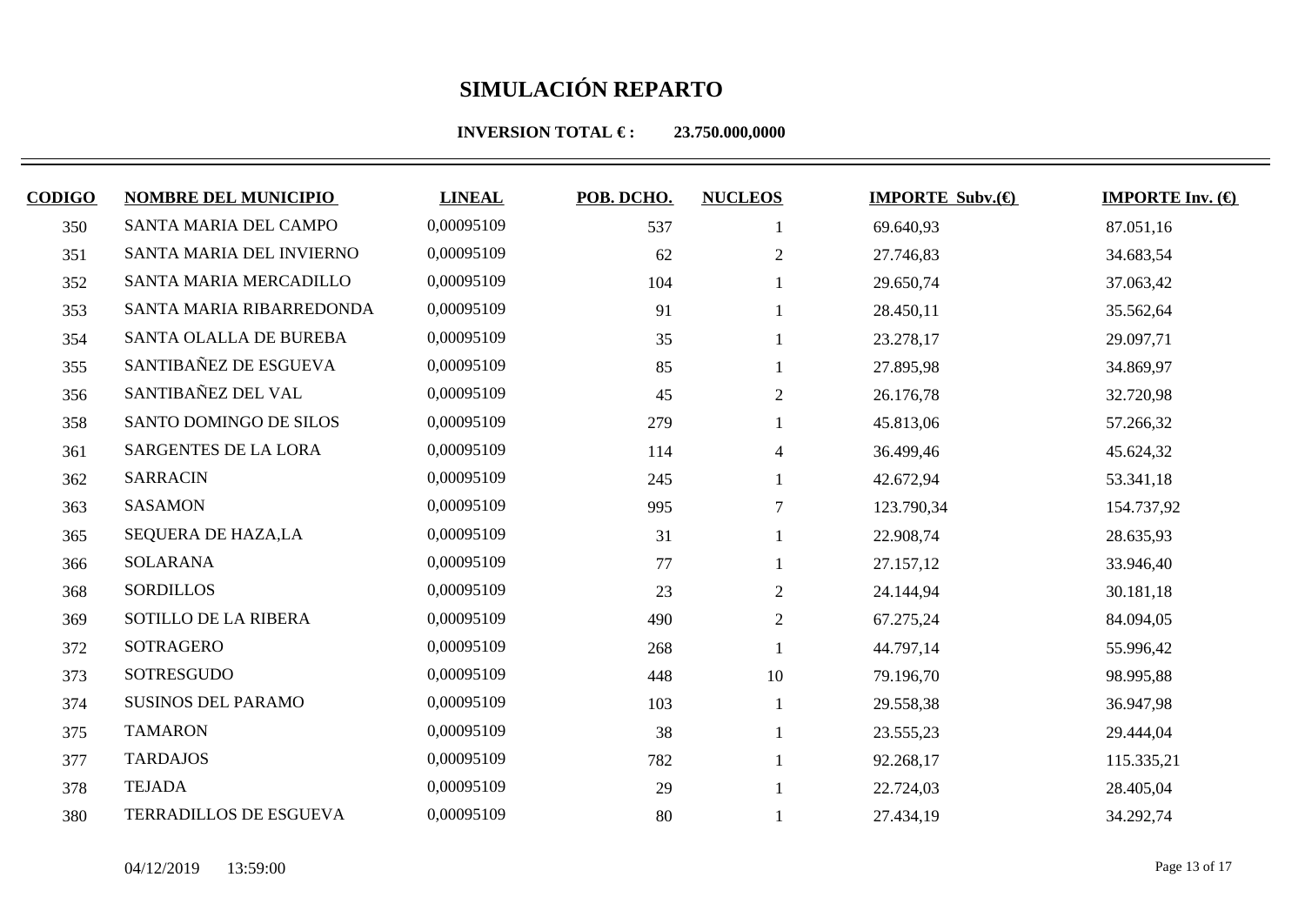| <b>CODIGO</b> | <b>NOMBRE DEL MUNICIPIO</b>   | <b>LINEAL</b> | POB. DCHO. | <b>NUCLEOS</b> | <b>IMPORTE Subv.</b> $(\theta)$ | <b>IMPORTE Inv.</b> $(\bigoplus$ |
|---------------|-------------------------------|---------------|------------|----------------|---------------------------------|----------------------------------|
| 381           | <b>TINIEBLAS DE LA SIERRA</b> | 0,00095109    | 34         | $\sqrt{2}$     | 25.160,86                       | 31.451,08                        |
| 382           | <b>TOBAR</b>                  | 0,00095109    | 24         |                | 22.262,25                       | 27.827,81                        |
| 384           | <b>TORDOMAR</b>               | 0,00095109    | 346        |                | 52.000,91                       | 65.001,14                        |
| 386           | TORRECILLA DEL MONTE          | 0,00095109    | 65         |                | 26.048,85                       | 32.561,06                        |
| 387           | TORREGALINDO                  | 0,00095109    | 126        |                | 31.682,58                       | 39.603,22                        |
| 388           | <b>TORRELARA</b>              | 0,00095109    | 30         |                | 22.816,38                       | 28.520,48                        |
| 389           | <b>TORREPADRE</b>             | 0,00095109    | 68         |                | 26.325,92                       | 32.907,40                        |
| 390           | TORRESANDINO                  | 0,00095109    | 657        |                | 80.723,66                       | 100.904,57                       |
| 391           | TORTOLES DE ESGUEVA           | 0,00095109    | 458        |                | 62.344,80                       | 77.931,00                        |
| 392           | <b>TOSANTOS</b>               | 0,00095109    | 57         |                | 25.310,00                       | 31.637,50                        |
| 394           | <b>TRESPADERNE</b>            | 0,00095109    | 809        | 7              | 106.612,10                      | 133.265,12                       |
| 395           | TUBILLA DEL AGUA              | 0,00095109    | 134        | 4              | 38.346,58                       | 47.933,22                        |
| 396           | <b>TUBILLA DEL LAGO</b>       | 0,00095109    | 160        |                | 34.822,68                       | 43.528,35                        |
| 398           | URBEL DEL CASTILLO            | 0,00095109    | 79         | $\mathfrak{Z}$ | 31.291,94                       | 39.114,92                        |
| 400           | <b>VADOCONDES</b>             | 0,00095109    | 369        |                | 54.125,10                       | 67.656,38                        |
| 403           | <b>VALDEANDE</b>              | 0,00095109    | 104        |                | 29.650,74                       | 37.063,42                        |
| 405           | <b>VALDEZATE</b>              | 0,00095109    | 136        |                | 32.606,14                       | 40.757,67                        |
| 406           | <b>VALDORROS</b>              | 0,00095109    | 333        |                | 50.800,29                       | 63.500,36                        |
| 408           | <b>VALLARTA DE BUREBA</b>     | 0,00095109    | 42         |                | 23.924,66                       | 29.905,83                        |
| 904           | <b>VALLE DE LAS NAVAS</b>     | 0,00095109    | 514        | $\tau$         | 79.367,05                       | 99.208,81                        |
| 908           | VALLE DE LOSA                 | 0,00095109    | 498        | 22             | 107.515,13                      | 134.393,91                       |
| 409           | <b>VALLE DE MANZANEDO</b>     | 0,00095109    | 126        | 3              | 35.632,68                       | 44.540,85                        |
|               |                               |               |            |                |                                 |                                  |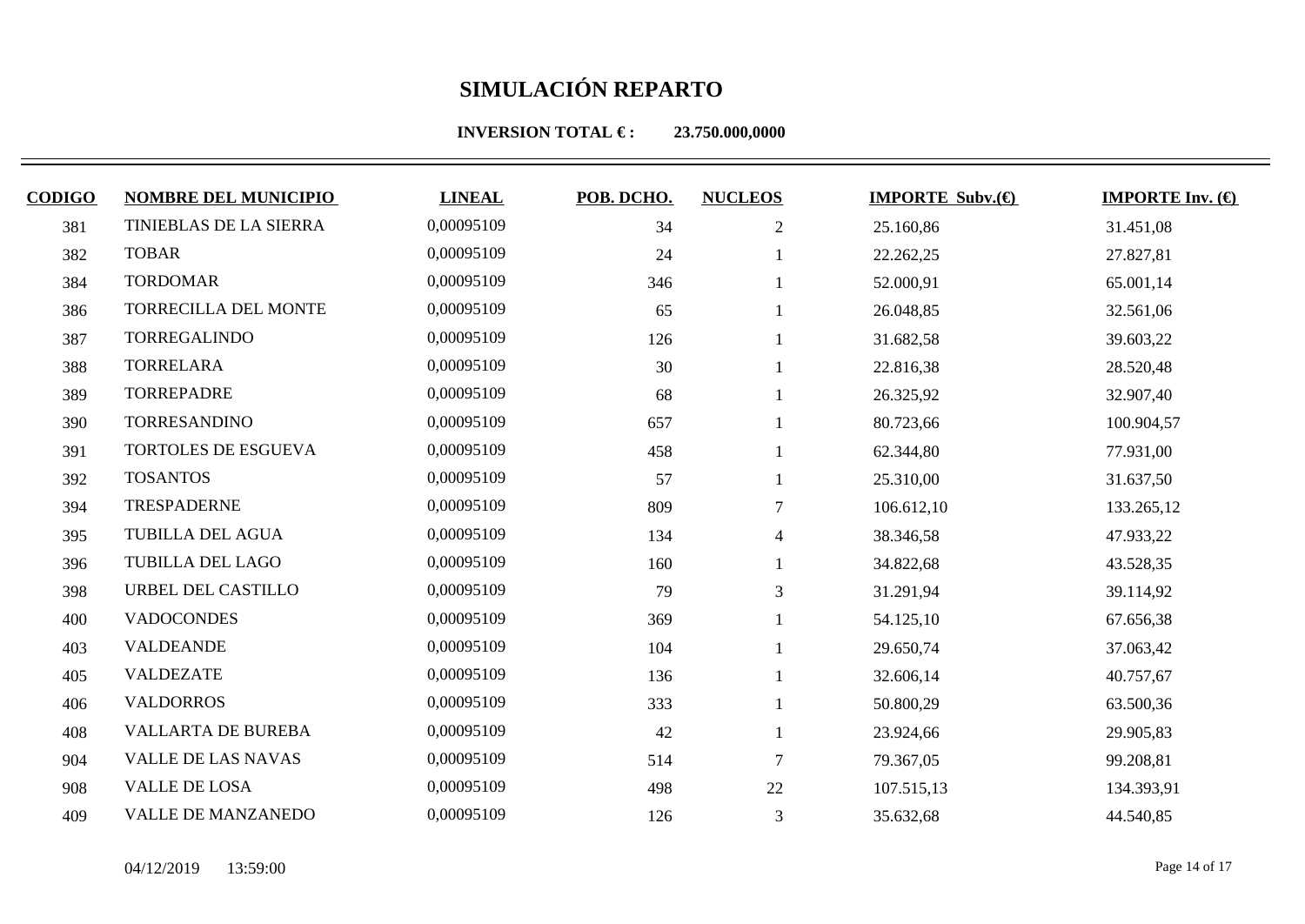| <b>CODIGO</b> | <b>NOMBRE DEL MUNICIPIO</b> | <b>LINEAL</b> | POB. DCHO. | <b>NUCLEOS</b> | <b>IMPORTE Subv.</b> $\bigoplus$ | <b>IMPORTE Inv.</b> $(\bigoplus$ |
|---------------|-----------------------------|---------------|------------|----------------|----------------------------------|----------------------------------|
| 410           | <b>VALLE DE MENA</b>        | 0,00095109    | 3.739      | 44             | 450.292,38                       | 562.865,48                       |
| 411           | VALLE DE OCA                | 0,00095109    | 157        | 5              | 42.445,82                        | 53.057,27                        |
| 902           | <b>VALLE DE SANTIBAÑEZ</b>  | 0,00095109    | 480        | 10             | 82.152,10                        | 102.690,12                       |
| 905           | VALLE DE SEDANO             | 0,00095109    | 427        | 12             | 81.207,33                        | 101.509,16                       |
| 412           | <b>VALLE DE TOBALINA</b>    | 0,00095109    | 948        | 28             | 160.925,69                       | 201.157,11                       |
| 413           | VALLE DE VALDEBEZANA        | 0,00095109    | 477        | 19             | 99.650,50                        | 124.563,12                       |
| 414           | VALLE DE VALDELAGUNA        | 0,00095109    | 195        | 5              | 45.955,35                        | 57.444,19                        |
| 415           | <b>VALLE DE VALDELUCIO</b>  | 0,00095109    | 321        | 11             | 69.442,53                        | 86.803,16                        |
| 416           | <b>VALLE DE ZAMANZAS</b>    | 0,00095109    | 50         | $\overline{2}$ | 26.638,56                        | 33.298,20                        |
| 417           | <b>VALLEGERA</b>            | 0,00095109    | 42         |                | 23.924,66                        | 29.905,83                        |
| 418           | <b>VALLES DE PALENZUELA</b> | 0,00095109    | 83         |                | 27.711,26                        | 34.639,08                        |
| 419           | <b>VALLUERCANES</b>         | 0,00095109    | 76         |                | 27.064,77                        | 33.830,96                        |
| 407           | <b>VALMALA</b>              | 0,00095109    | 29         |                | 22.724,03                        | 28.405,04                        |
| 422           | VID DE BUREBA,LA            | 0,00095109    | 17         |                | 21.615,76                        | 27.019,70                        |
| 421           | <b>VID Y BARRIOS, LA</b>    | 0,00095109    | 239        | $\mathfrak{2}$ | 44.093,86                        | 55.117,33                        |
| 423           | <b>VILEÑA</b>               | 0,00095109    | 29         |                | 22.724,03                        | 28.405,04                        |
| 427           | <b>VILLADIEGO</b>           | 0,00095109    | 1.527      | 30             | 218.349,97                       | 272.937,46                       |
| 428           | <b>VILLAESCUSA DE ROA</b>   | 0,00095109    | 105        |                | 29.743,10                        | 37.178,87                        |
| 429           | VILLAESCUSA LA SOMBRIA      | 0,00095109    | 59         | 3              | 29.444,82                        | 36.806,02                        |
| 430           | <b>VILLAESPASA</b>          | 0,00095109    | 24         | $\overline{2}$ | 24.237,30                        | 30.296,63                        |
| 431           | VILLAFRANCA MONTES DE OCA   | 0,00095109    | 119        | 2              | 33.011,13                        | 41.263,91                        |
| 432           | <b>VILLAFRUELA</b>          | 0,00095109    | 191        |                | 37.685,72                        | 47.107,15                        |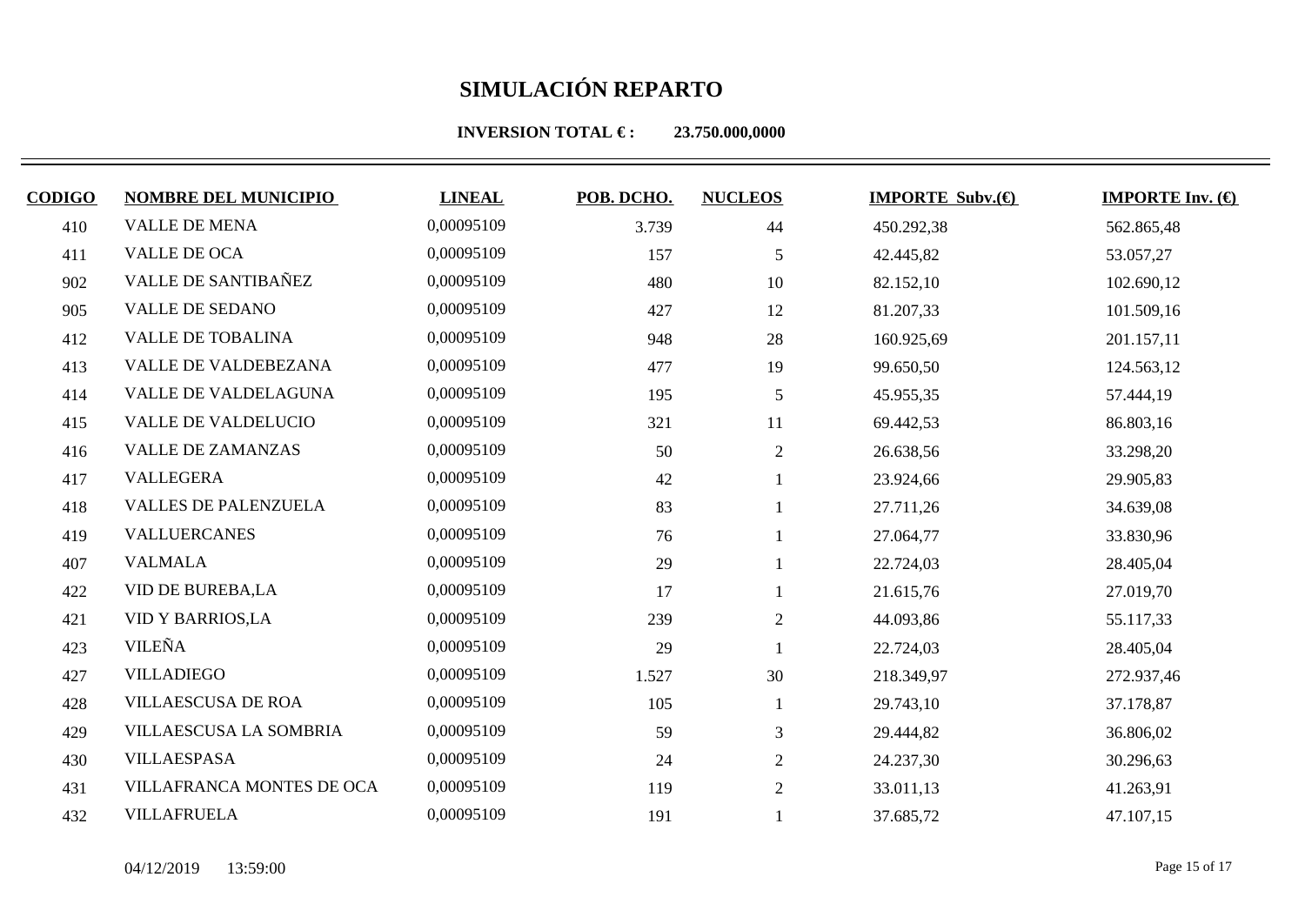**INVERSION TOTAL €: 23.750.000,0000** 

| <b>CODIGO</b> | <b>NOMBRE DEL MUNICIPIO</b>     | <b>LINEAL</b> | POB. DCHO. | <b>NUCLEOS</b> | <b>IMPORTE Subv. <math>\bigoplus</math></b> | <b>IMPORTE Inv.</b> $(\bigoplus$ |
|---------------|---------------------------------|---------------|------------|----------------|---------------------------------------------|----------------------------------|
| 433           | <b>VILLAGALIJO</b>              | 0,00095109    | 61         | 3              | 29.629,53                                   | 37.036,91                        |
| 434           | VILLAGONZALO PEDERNALES         | 0,00095109    | 1.785      |                | 184.901,34                                  | 231.126,67                       |
| 437           | <b>VILLAHOZ</b>                 | 0,00095109    | 309        |                | 48.583,74                                   | 60.729,67                        |
| 438           | <b>VILLALBA DE DUERO</b>        | 0,00095109    | 673        |                | 82.201,36                                   | 102.751,70                       |
| 439           | <b>VILLALBILLA DE BURGOS</b>    | 0,00095109    | 1.406      | $\overline{2}$ | 151.873,43                                  | 189.841,79                       |
| 440           | <b>VILLALBILLA DE GUMIEL</b>    | 0,00095109    | 88         |                | 28.173,04                                   | 35.216,30                        |
| 441           | VILLALDEMIRO                    | 0,00095109    | 71         |                | 26.602,98                                   | 33.253,73                        |
| 442           | VILLALMANZO                     | 0,00095109    | 438        |                | 60.497,67                                   | 75.622,09                        |
| 443           | <b>VILLAMAYOR DE LOS MONTES</b> | 0,00095109    | 175        |                | 36.208,02                                   | 45.260,03                        |
| 444           | VILLAMAYOR DE TREVIÑO           | 0,00095109    | 68         |                | 26.325,92                                   | 32.907,40                        |
| 445           | <b>VILLAMBISTIA</b>             | 0,00095109    | 45         |                | 24.201,73                                   | 30.252,16                        |
| 446           | VILLAMEDIANILLA                 | 0,00095109    | 12         |                | 21.153,98                                   | 26.442,47                        |
| 447           | VILLAMIEL DE LA SIERRA          | 0,00095109    | 46         |                | 24.294,09                                   | 30.367,61                        |
| 448           | <b>VILLANGOMEZ</b>              | 0,00095109    | 217        | 2              | 42.062,03                                   | 52.577,54                        |
| 449           | VILLANUEVA DE ARGAÑO            | 0,00095109    | 108        |                | 30.020,16                                   | 37.525,20                        |
| 450           | VILLANUEVA DE CARAZO            | 0,00095109    | 30         |                | 22.816,38                                   | 28.520,48                        |
| 451           | VILLANUEVA DE GUMIEL            | 0,00095109    | 278        |                | 45.720,70                                   | 57.150,87                        |
| 454           | <b>VILLANUEVA DE TEBA</b>       | 0,00095109    | 41         |                | 23.832,30                                   | 29.790,38                        |
| 456           | VILLAQUIRAN DE INFANTES         | 0,00095109    | 150        | $\mathfrak{2}$ | 35.874,17                                   | 44.842,71                        |
| 455           | VILLAQUIRAN DE LA PUEBLA        | 0,00095109    | 45         |                | 24.201,73                                   | 30.252,16                        |
| 903           | VILLARCAYO MERINDAD C.V         | 0,00095109    | 4.207      | 27             | 459.939,15                                  | 574.923,94                       |

VILLARIEZO 0,00095109 644 1 79.523,03 99.403,79